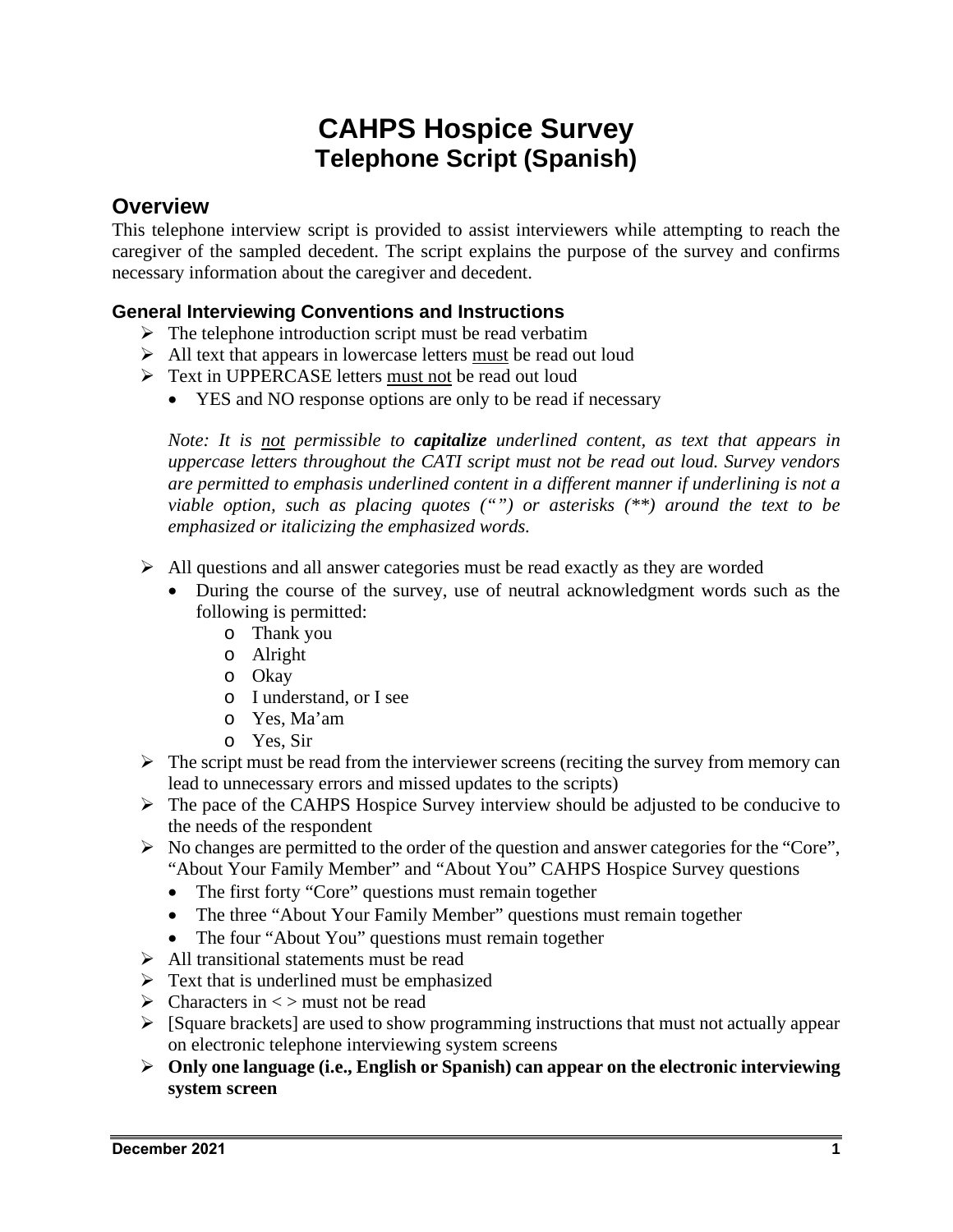- $\triangleright$  MISSING/DON'T KNOW (DK) is a valid response option for each item in the electronic telephone interviewing system scripts. This allows the telephone interviewer to go to the next question if a caregiver is unable to provide a response for a given question (or refuses to provide a response). In the survey file layouts, a value of "MISSING/DK" is coded as "M – Missing/Don't Know."
- $\triangleright$  Skip patterns should be programmed into the electronic telephone interviewing system
	- Appropriately skipped questions should be coded as "88 Not Applicable." For example, if a caregiver answers "No" to Question 4 of the CAHPS Hospice Survey, the program should skip Question 5, and go to Question 6. Question 5 must then be coded as "88 – Not Applicable." Coding may be done automatically by the telephone interviewing system or later during data preparation.
	- When a response to a screener question is not obtained, the screener question and any questions in the skip pattern should be coded as "M – Missing/Don't Know." For example, if the caregiver does not provide an answer to Question 4 of the CAHPS Hospice Survey and the interviewer selects "MISSING/DK" to Question 4, then the telephone interviewing system should be programmed to skip Question 5, and go to Question 6. Question 5 must then be coded as "M – Missing/Don't Know." Coding may be done automatically by the telephone interviewing system or later during data preparation.

# **INITIATING CONTACT - INICIANDO CONTACTO**

- **START:** Buenos(as) días(tardes/noches), Soy [INTERVIEWER NAME]. ¿Podría hablar con [SAMPLED CAREGIVER NAME]?
	- $\langle 1 \rangle$  SI [GO TO INTRO]
	- <2> SÍ, PERSONA ES OTRO MIEMBRO DEL HOGAR [GO TO CONFIRMATION]
	- <3> PROXY IDENTIFICADO [COLLECT PROXY INFORMATION THEN RETURN TO INTRO]
	- <4> NO, NEGATIVA [GO TO
	- <5> NO, NO ESTÁ DISPONIBLE EN ESTE MOMENTO [SET CALLBACK]
	- <6> YA ENVIÓ LA ENCUESTA POR CORREO [GO TO MAILED]
	- <7> PACIENTE NO RECIBIÓ ATENCIÓN EN EL HOSPICIO NOMBRADO [GO TO DISAVOWAL]
	- SI LE PREGUNTAN QUIÉN LLAMA:

Soy [INTERVIEWER NAME] de [VENDOR NAME].Estamos trabajando con [HOSPICE NAME] y con el Departamento de Salud y Servicios Humanos de los Estados Unidos para realizar un estudio sobre los cuidados de hospicio.

SI EL CUIDADOR/PERSONA ENCARGADA DEL CUIDADO DEL PACIENTE NO ESTÁ O NO PUEDE ATENDER LA LLAMADA:

¿Puede decirme a qué hora es conveniente llamar?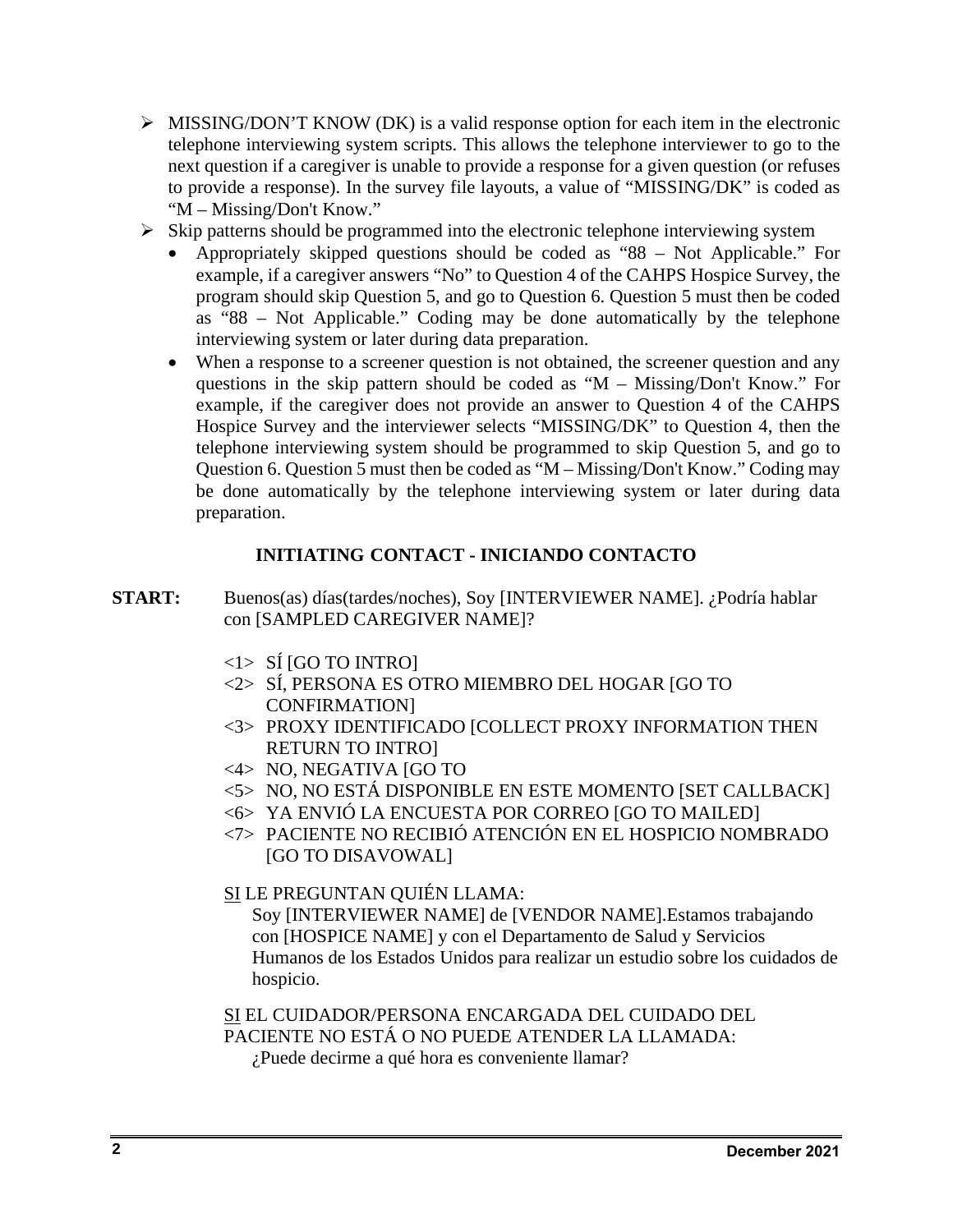## SI EL CUIDADOR MUESTRA O DICE QUE NO ES UN BUEN MOMENTO: ¿Puede decirme a qué hora es conveniente volver a llamar?

CONFIRMATION: ¿Estoy hablando con [SAMPLED CAREGIVER]?

<1> SÍ [GO TO INTRO] <2> NO [GO TO START]

\*\*\*\*\*\*

# **INITIATING CONTACT WITH A PROXY RESPONDENT - INICIANDO CONTACTO CON UN ENTREVISTADO PROXY**

**START:** Buenos(as) días (tardes/noches), ¿podría hablar con [PROXY CAREGIVER NAME]?

- $\langle 1 \rangle$  SI [GO TO INTRO]
- $\langle 2 \rangle$  NO [GO TO
- <3> NO, NO ESTÁ DISPONIBLE EN ESTE MOMENTO [SET CALLBACK]
- SI LE PREGUNTAN QUIÉN LLAMA:

Soy [INTERVIEWER NAME] de [VENDOR NAME]. Estamos trabajando con [HOSPICE NAME] y con el Departamento de Salud y Servicios Humanos de los Estados Unidos para realizar un estudio sobre los cuidados de hospicio.

# SI EL CUIDADOR PROXY NO ESTÁ O NO PUEDE ATENDER LA LLAMADA:

¿Puede decirme a qué hora es conveniente para volver a llamar?

SI EL CUIDADOR PROXY DICE QUE NO ES UN BUEN MOMENTO: ¿Puede decirme a qué hora es conveniente para volver a llamar?

SI CONTESTA EL TELÉFONO ALGUIEN QUE NO SEA EL CUIDADOR PROXY, CUANDO ÉSTE TOME LA LLAMADA, CONFIRME QUE EFECTIVAMENTE USTED ESTÁ HABLANDO CON EL CUIDADOR PROXY.

\*\*\*\*\*\*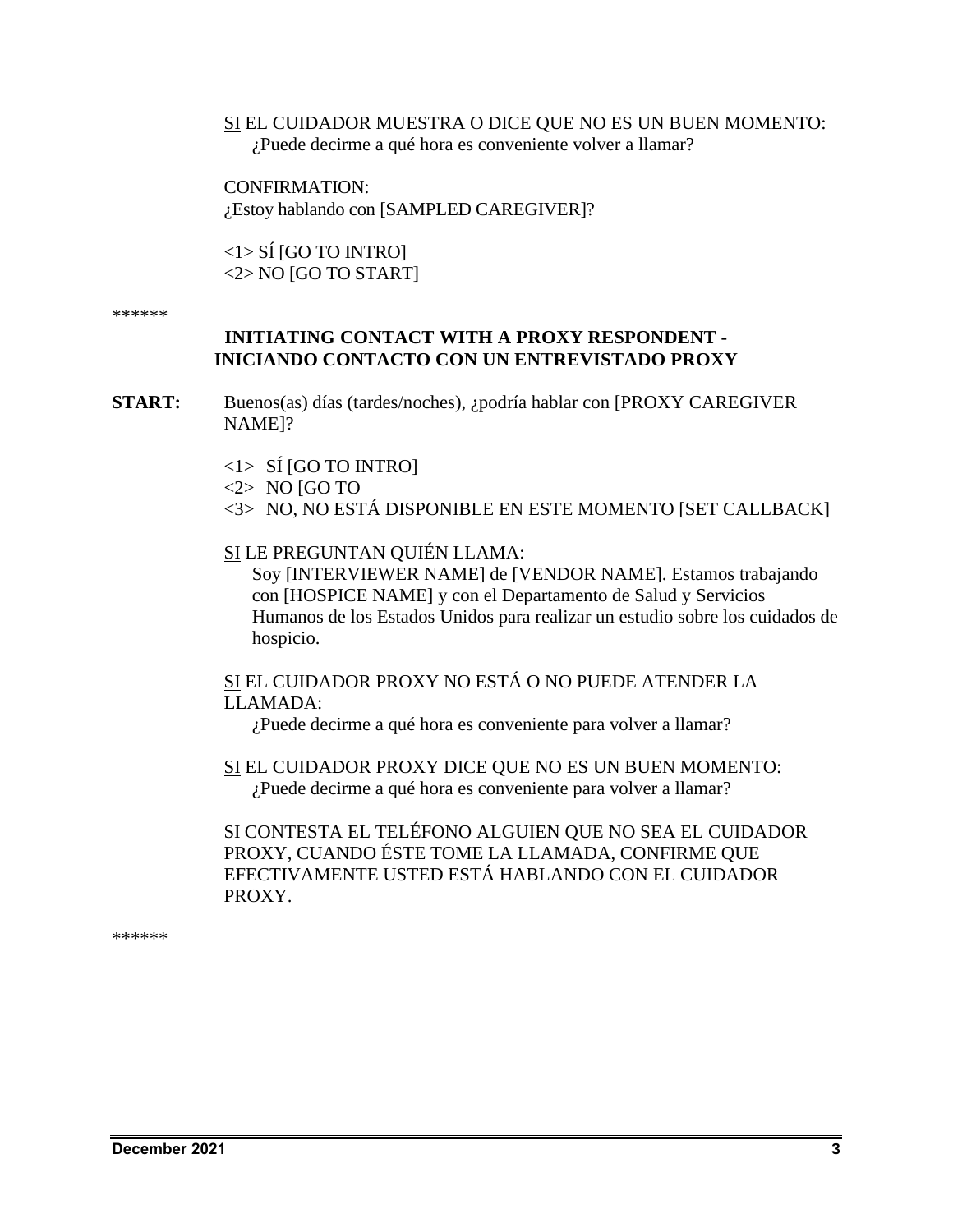# **CALL BACK TO COMPLETE A PREVIOUSLY STARTED SURVEY - NUEVA LLAMADA PARA TERMINAR LA ENCUESTA INICIADA ANTERIORMENTE**

- **START:** Buenos(as) días(tardes/noches), ¿podría hablar con [SAMPLED CAREGIVER NAME/PROXY CAREGIVER NAME]?
	- <1> SÍ [GO TO CONFIRM RESPONDENT]
	- <2> NO [REFUSAL]
	- <3> NO, NO ESTÁ DISPONIBLE EN ESTE MOMENTO [SET CALLBACK]

PARA CONFIRMAR QUE ESTÁN HABLANDO CON EL RESPONDENT: Soy [INTERVIEWER NAME], y llamo de [VENDOR NAME]. Le estoy hablando para completar una encuesta que usted comenzó hace días atrás. Antes de continuar con la encuesta, me gustaría confirmar que estoy hablando con [CAREGIVER NAME].

CONTINUAR CON LA ENCUESTA DONDE SE DEJÓ.

\*\*\*\*\*\*

# **SPEAKING WITH CAREGIVER - HABLANDO CON EL CUIDADOR**

**INTRO:** Buenos(as) días(tardes/noches); soy [INTERVIEWER NAME], y llamo de [VENDOR NAME].

> [HOSPICE NAME] está llevando a cabo una encuesta sobre los servicios que reciben los pacientes y sus familias en el hospicio. Esta encuesta es parte de una iniciativa nacional patrocinada por el Departamento de Salud y Servicios Humanos de los Estados Unidos para evaluar la calidad de la atención en los hospicios. Estamos conscientes de que éste debe de ser un momento difícil para usted, pero esperamos que nos dedique unos minutos para ayudarnos a conocer la calidad de la atención que usted y su familiar o amigo recibieron en el hospicio.

> Su participación es voluntaria y no afectará los beneficios o la atención médica que usted recibe. La entrevista durará [FILL: aproximadamente 11 minutos/SURVEY VENDOR SPECIFY]. Es posible que sus respuestas se envíen al hospicio a fin de que éste emprenda tareas de mejoramiento de calidad.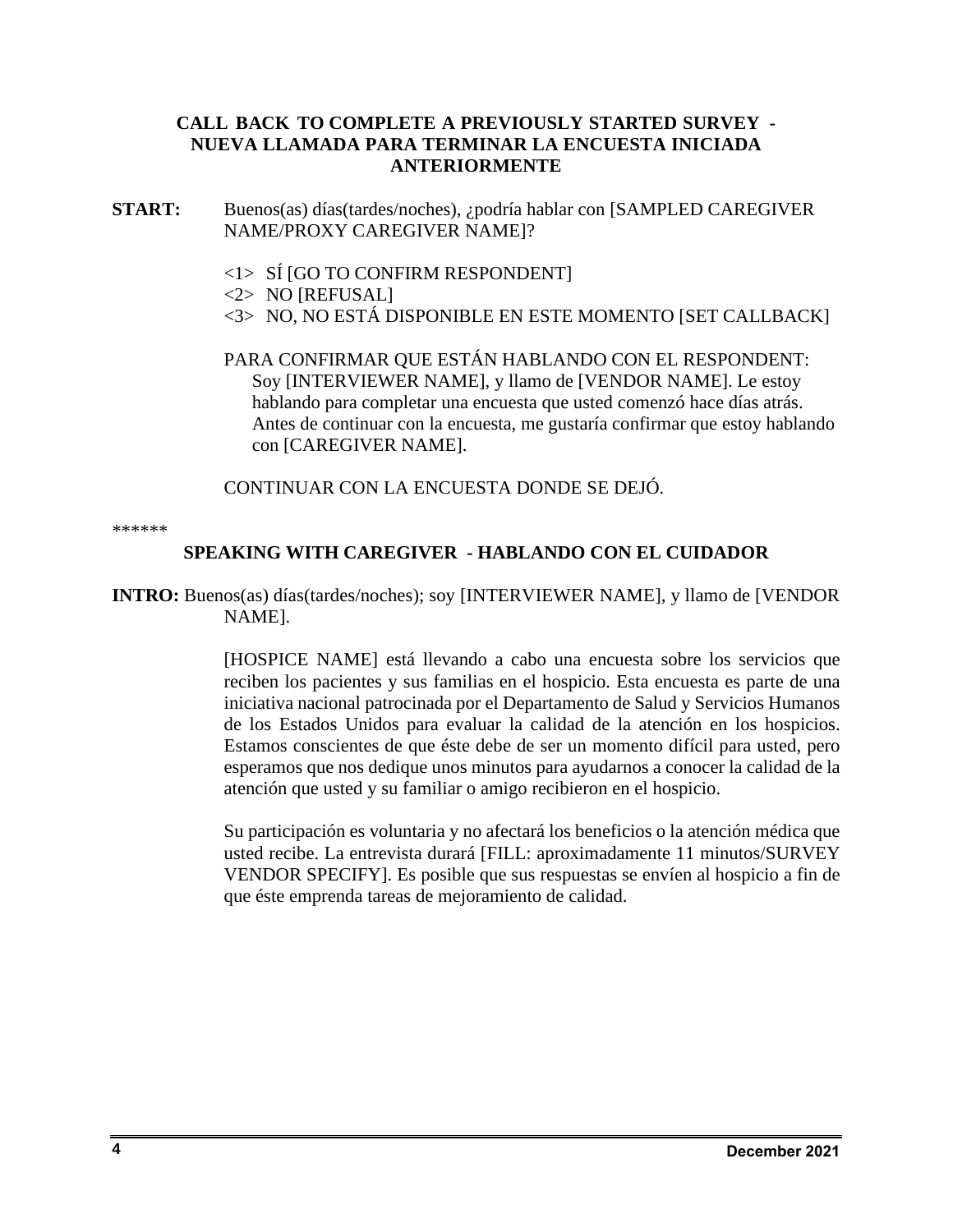# SI LE PREGUNTAN SI OTRA PERSONA PUEDE SERVIR DE **PROXY DEL CUIDADOR MUESTRA**:

Para esta encuesta, tenemos que hablar con la persona de su hogar que esté más enterada sobre el cuidado de hospicio recibido por [DECEDENT NAME]. ¿Puede decirme si usted u otra persona del hogar está más enterada del cuidado recibido por él/ella?

IF OTHER HOUSEHOLD MEMBER: ¿Me podría decir el nombre de esa persona?

AFTER RECORDING NAME: ¿Puedo hablar con esa persona?

## SI *ES NECESARIO*, Y HABLA CON **EL CUIDADOR MUESTRA:**

Nos dieron su nombre en el [HOSPICE NAME] porque usted aparecía en sus registros como la persona encargada del cuidado de [DECEDENT NAME].

# SI *ES NECESARIO*, Y HABLA CON EL PROXY **DEL CUIDADOR MUESTRA:**

Nos dió su nombre [SAMPLED CAREGIVER] porque nos dijo que usted está al tanto de los cuidados paliativos/de hospicio que recibió [DECEDENT NAME].

- <1> SÍ [GO TO CONTINUE]
- <2> PROXY IDENTIFICADO [COLLECT PROXY INFORMATION, THEN RETURN TO PROXY INTRO]
- <3> NO, VA A ENVIAR LA ENCUESTA LLENADA POR CORREO [GO TO CALLBACK]
- <4> NO, VOLVER A LLAMAR [GO TO CALLBACK]
- <5> NO, NO ESTÁ DISPONIBLE DURANTE PERÍODO DE CAMPO [GO TO ITEM TO CODE INELIGIBLE, ETC.,]
- <6> NEGATIVA [GO TO REFUSAL]
- <7> YA ENVIÓ LA ENCUESTA POR CORREO [GO TO MAILED]
- <8> NO PARTICIPÓ EN EL CUIDADO Y NO SE IDENTIFICÓ AL PROXY [GO TO INELIGIBLE]
- <9> EL PACIENTE NO RECIBIÓ CUIDADOS EN EL HOSPICIO MENCIONADO [GO TO DISAVOWAL]

\*\*\*\*\*\*

### **CONTINUE - CONTINUAR**

Esta llamada puede ser monitoreada [OPTIONAL: y/o grabada] con fines de control de calidad. ¿Podemos empezar?

 $\langle 1 \rangle$  SI [BEGIN SURVEY]

<2> NO, VOLVER A LLAMAR [GO TO CALLBACK]

<3> REHUSA [GO TO REFUSAL]

\*\*\*\*\*\*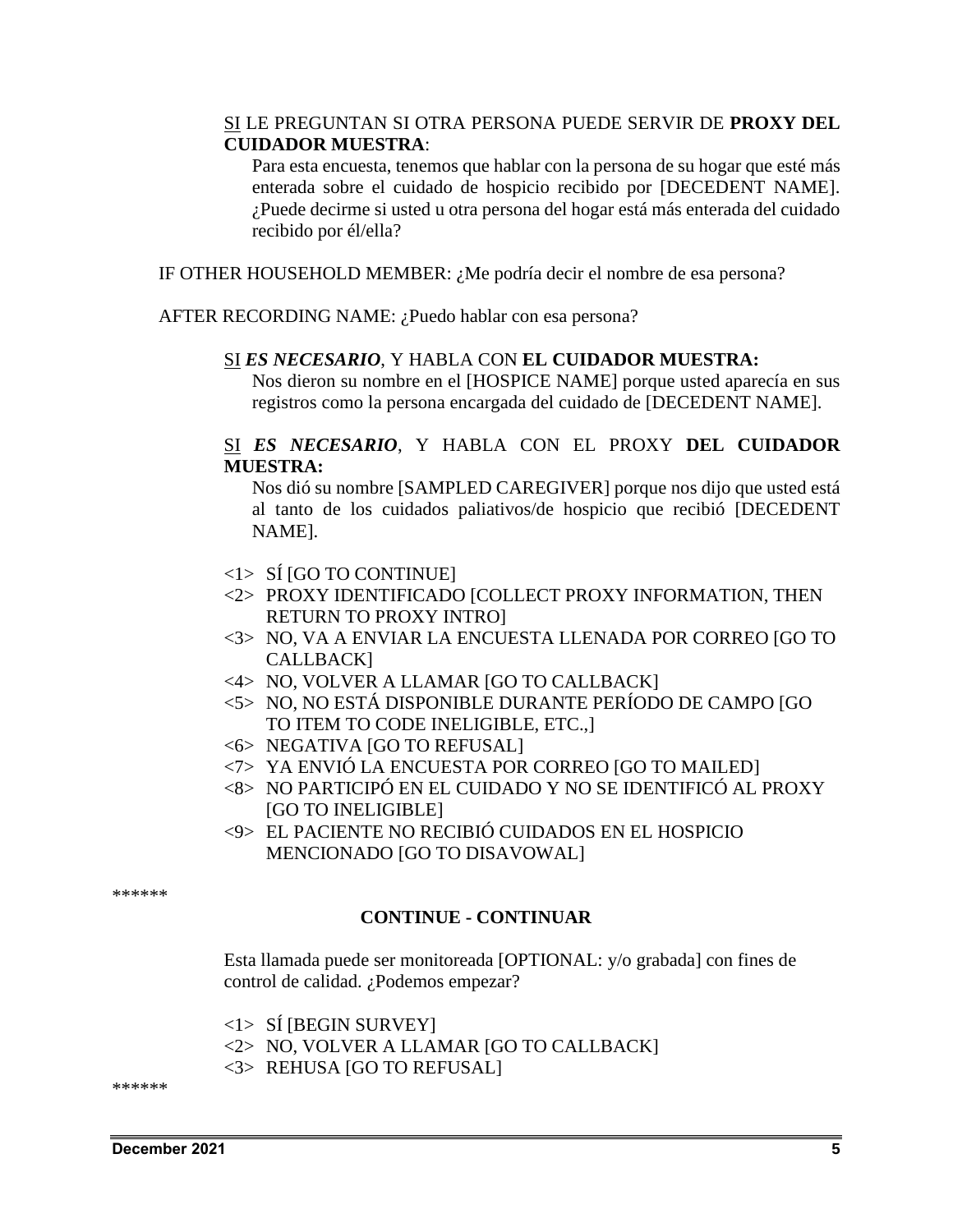#### **MAILED - ENCUESTA ENVIADA POR CORREO**

Muchas gracias por contestar la encuesta por correo. Quizá no la hayamos recibido todavía, pero voy a revisar nuestros registros de nuevo. Es posible que tengamos que comunicarnos de nuevo con usted en caso de que aún no lo hayamos recibido. [FINALICE LA LLAMADA/END CALL]

\*\*\*\*\*\*

# **MAILED – ENCUESTA POR TELÉFONO**

Lo siento, para este proyecto sólo estamos haciendo la encuesta por teléfono. Este es un estudio muy importante para [HOSPICE NAME] y podrían usar su ayuda.

\*\*\*\*\*\*

\*\*\*\*\*\*

\*\*\*\*\*\*

#### **INELIGIBLE - INELEGIBLE**

Lo siento, para este proyecto, sólo hablamos con los familiares o amigos que supervisaron o participaron en los cuidados de hospicio de su familiar. Gracias por su tiempo. Que tenga un(una/-) buen(buena/buenas) día(tarde/noches). [FINALICE LA LLAMADA/END CALL]

# **REFUSAL -NEGATIVA**

Gracias por su tiempo. Que tenga un(una/-) buen(buena/buenas) día(tarde/noches). [FINALICE LA LLAMADA/END CALL]

#### **DISAVOWAL - DESCONOCIDO**

Debe de haber un error en nuestros registros. Gracias por su tiempo. Que tenga un(una/-) buen(buena/buenas) día(tarde/noches). [FINALICE LA LLAMADA/END CALL]

\*\*\*\*\*\*

### **BEGIN CAHPS HOSPICE SURVEY QUESTIONS - EMPIECE CON LAS PREGUNTAS CAHPS SOBRE EL HOSPICIO**

Q1\_INTRO Responda a todas las preguntas de esta encuesta sobre la atención recibida por el paciente en [HOSPICE NAME]. Cuando piense en sus respuestas, no incluya ninguna estancia en ningún otro hospicio.

> ESTÉ PREPARADO/A PARA TANTEAR EN CASO DE QUE EL ENTREVISTADO DÉ UNA RESPUESTA FUERA DE LAS CATEGORÍAS DE RESPUESTA PROVISTAS. TANTEE REPITIENDO SÓLO LAS CATEGORÍAS DE RESPUESTA; NO TRATE DE INTERPRETAR LO QUE DIGA EL ENTREVISTADO.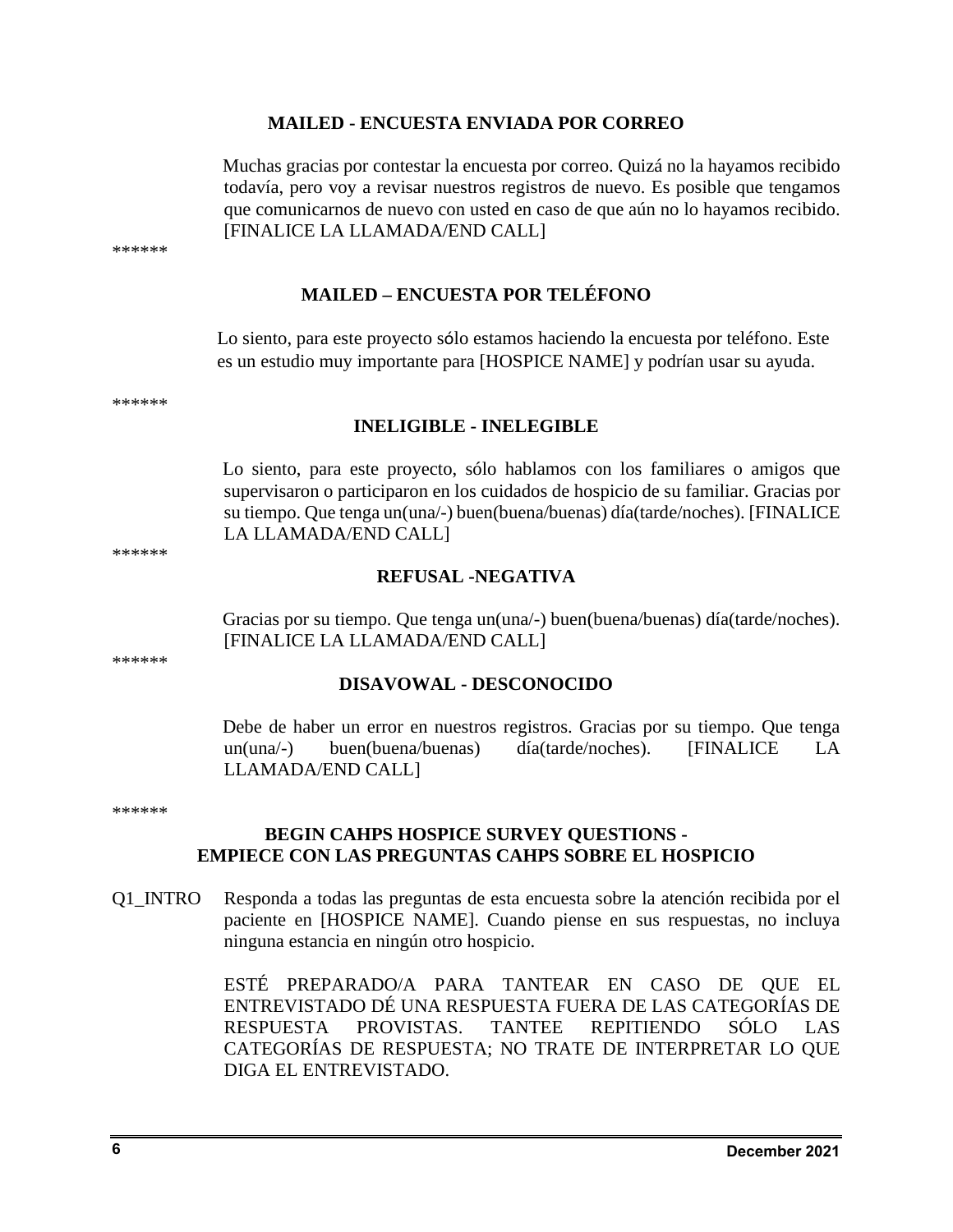Q1 ¿Cuál es su parentesco o relación con [DECEDENT NAME]?

LEA LAS OPCIONES DE RESPUESTA SÓLO *SI ES NECESARIO*

| <1> MI CÓNYUGE O PAREJA                       | [GO TO Q2] |
|-----------------------------------------------|------------|
| <2> MI MADRE O PADRE                          | [GO TO Q2] |
| <3> MI SUEGRA O SUEGRO                        | [GO TO 02] |
| <4> MI ABUELA O ABUELO                        | [GO TO Q2] |
| $5$ MI TÍA O TÍO                              | [GO TO Q2] |
| <6> MI HERMANA O HERMANO                      | [GO TO Q2] |
| $\langle 7 \rangle$ MI HIJA O HIJO            | [GO TO Q2] |
| <8> AMIGA O AMIGO                             | [GO TO 02] |
| <9> OTRO (POR FAVOR, ESPECIFIQUE) [GO TO Q1A] |            |
|                                               |            |
| <m>MISSING/DK</m>                             | [GO TO Q2] |

Q1A *i*Cuál es su relación con [DECEDENT NAME]?

NOTA: POR FAVOR DOCUMENTE EL DATO DE PARENTESCO O RELACIÓN Y CONSÉRVELO EN SU ARCHIVO.

[NOTA: PARA LA ENTREVISTA TELEFÓNICA, LA PREGUNTA 2 SE DIVIDE EN PARTES, DE LA "A" A LA "G."]

Q2 Para este estudio, la palabra "familiar" se refiere a [DECEDENT NAME]. Por favor, responda sí o no para cada una de las categorías. Estoy obligado a leer las seis categorías. ¿En qué lugar o lugares recibió cuidados de [HOSPICE NAME] su familiar?

LEA LAS OPCIONES DE RESPUESTA SÍ/NO SÓLO *SI ES NECESARIO*

 $Q2A$  *i*.En casa?

 $<1>$  SÍ  $<$  0 $>$  NO

<M> MISSING/DK

 $Q2B$  *i*. En un hogar de asistencia parcial?

 $<1>$  SÍ  $<$  0  $>$  NO

<M> MISSING/DK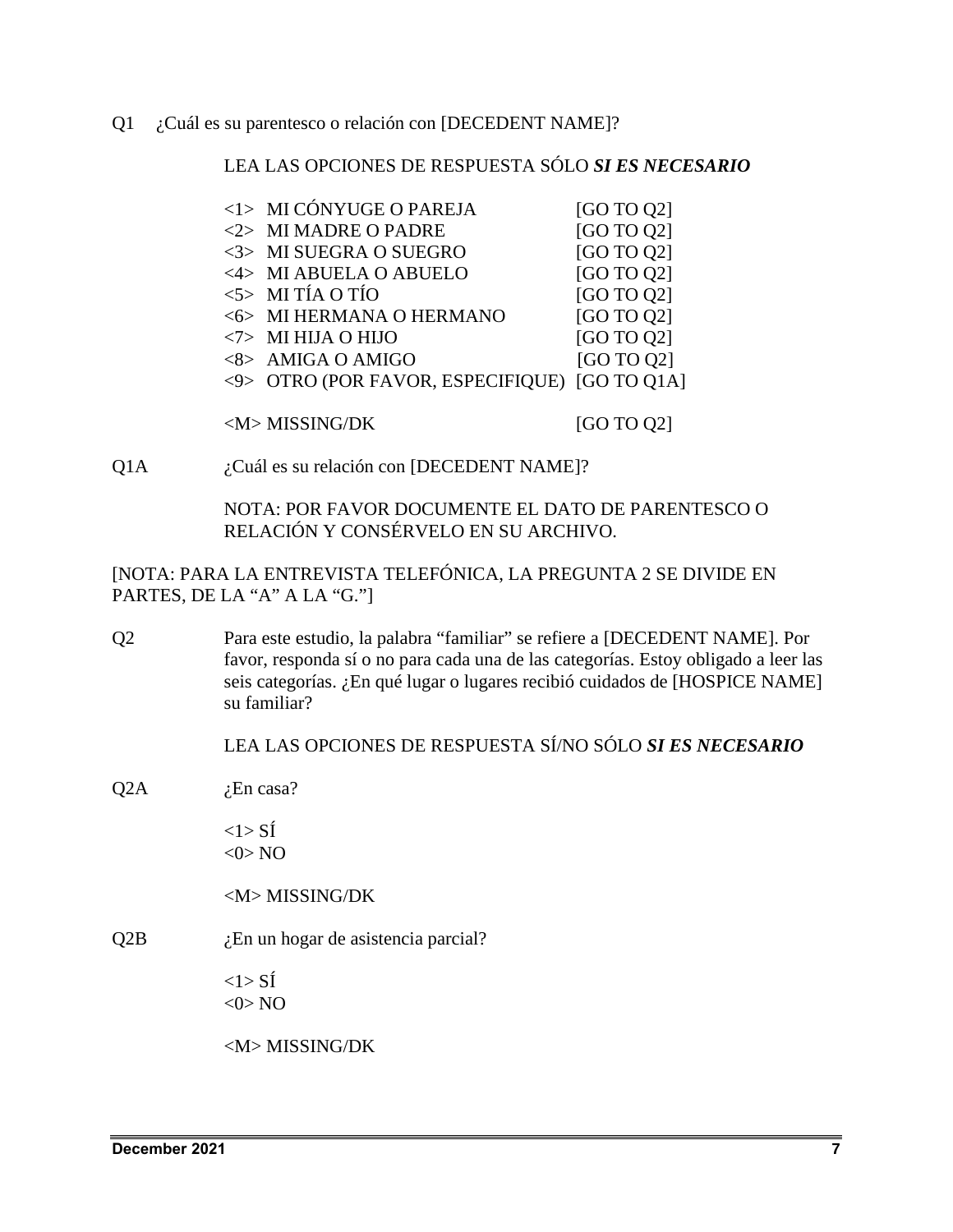| Q <sub>2</sub> C | $i$ En un hogar de ancianos?                                                                                                                            |                           |  |
|------------------|---------------------------------------------------------------------------------------------------------------------------------------------------------|---------------------------|--|
|                  | <1>Si<br>$<$ 0 $>$ NO                                                                                                                                   |                           |  |
|                  | <m>MISSING/DK</m>                                                                                                                                       |                           |  |
| Q <sub>2</sub> D | $i$ En un hospital?                                                                                                                                     |                           |  |
|                  | $<1>$ SI<br>$<$ 0> NO                                                                                                                                   |                           |  |
|                  | <m>MISSING/DK</m>                                                                                                                                       |                           |  |
| Q2E              | ¿En un hospicio o casa hospicio?                                                                                                                        |                           |  |
|                  | $<1>$ SI<br>$<$ 0 $>$ NO                                                                                                                                |                           |  |
|                  | <m>MISSING/DK</m>                                                                                                                                       |                           |  |
| Q2F              | $\chi$ En algún otro lugar?                                                                                                                             |                           |  |
|                  | <1>Si<br>$<$ 0> NO                                                                                                                                      | [GO TO Q2G]<br>[GO TO Q3] |  |
|                  | <m>MISSING/DK</m>                                                                                                                                       | [GO TO Q3]                |  |
| Q2G              | ¿Dónde recibió cuidados su familiar?                                                                                                                    |                           |  |
|                  | NOTA: POR FAVOR DOCUMENTE EL DATO DEL OTRO LUGAR Y<br>CONSÉRVELO EN SU ARCHIVO.                                                                         |                           |  |
| Q <sub>3</sub>   | Mientras su familiar estaba bajo los cuidados del hospicio, ¿con qué frecuencia<br>participó usted en dichos cuidados o los supervisó? ¿Diría usted que |                           |  |
|                  | $\langle$ 1> Nunca,<br>$<$ 2> A veces,<br><3>La mayoría de las veces, o<br>$<4>$ Siempre?                                                               | [GO TO Q41_INTRO]         |  |
|                  | <m>MISSING/DK</m>                                                                                                                                       |                           |  |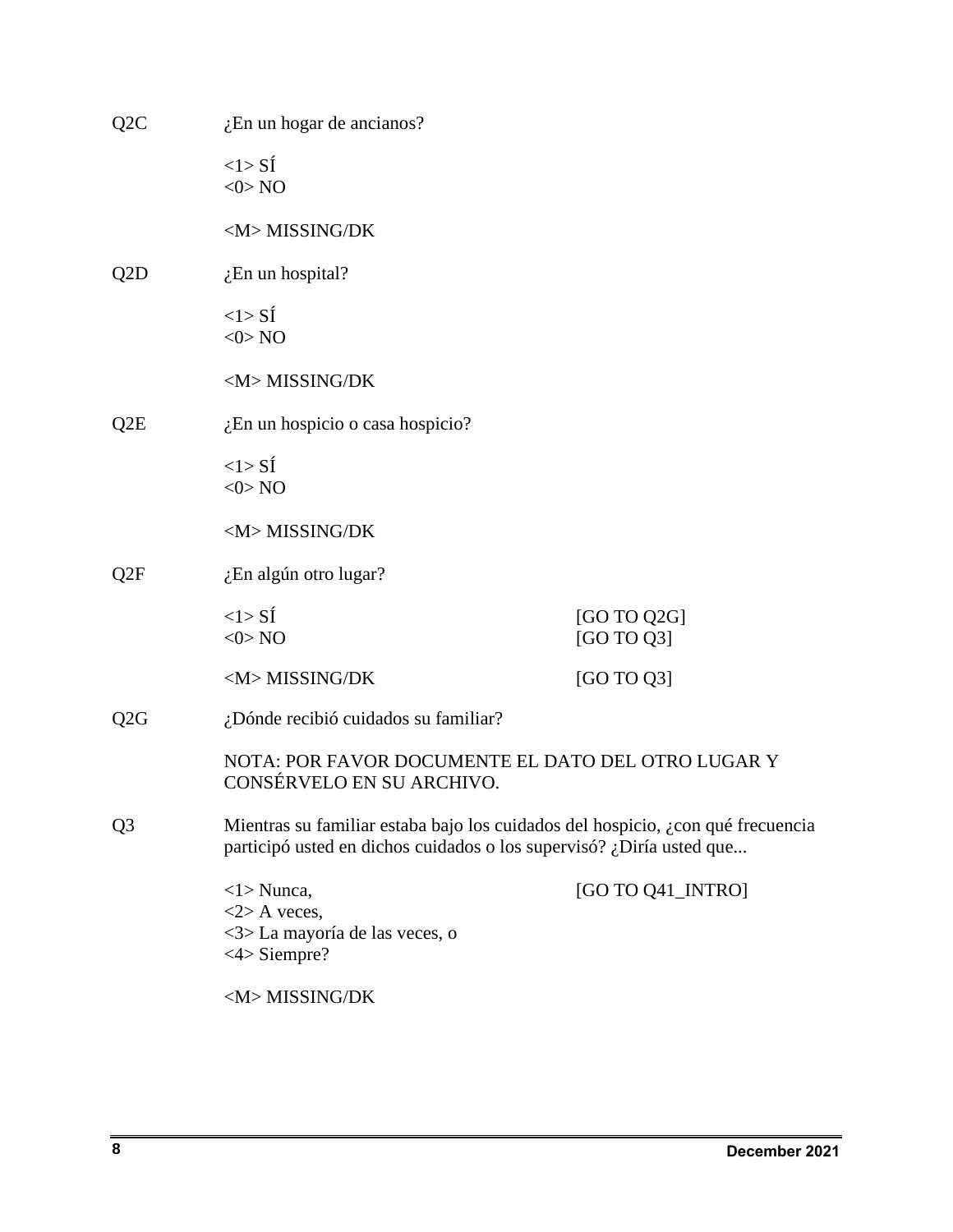- Q4\_INTRO Mientras conteste el resto de las preguntas de esta encuesta, por favor piense únicamente en la experiencia de su familiar con [HOSPICE NAME].
- Q4 Para este estudio, el equipo del hospicio incluye a todas las enfermeras, médicos, trabajadores sociales, sacerdotes y otras personas que le proporcionaron cuidados paliativos/de hospicio a su familiar.

Mientras su familiar estaba bajo los cuidados del hospicio, ¿necesitó usted ponerse en contacto con el equipo del hospicio durante la noche, en fin de semana o en día festivo porque tenía alguna duda o necesitaba ayuda para el cuidado de su familiar?

LEA LAS OPCIONES DE RESPUESTA SÍ/NO SÓLO *SI ES NECESARIO*

|    | $<1>$ SI<br><2>NO                                                                                                                                                                                                      | [GO TO Q6] |
|----|------------------------------------------------------------------------------------------------------------------------------------------------------------------------------------------------------------------------|------------|
|    | [<88> NOT APLICABLE]<br><m>MISSING/DK</m>                                                                                                                                                                              | [GO TO Q6] |
| Q5 | ¿Con qué frecuencia obtuvo la ayuda que necesitaba del equipo del hospicio<br>durante la noche, en fin de semana o en día festivo? ¿Diría usted que                                                                    |            |
|    | $\langle 1 \rangle$ Nunca,<br>$<$ 2> A veces,<br><3> La mayoría de las veces, o<br>$<4>$ Siempre?                                                                                                                      |            |
|    | [<88> NOT APLICABLE]<br><m>MISSING/DK</m>                                                                                                                                                                              |            |
| Q6 | Mientras su familiar estaba bajo los cuidados del hospicio, ¿con qué frecuencia el<br>equipo del hospicio $lo(a)$ mantuvo a usted informado $o(a)$ de cuando iban a llegar a<br>cuidar a su familiar? ¿Diría usted que |            |
|    | $\langle 1 \rangle$ Nunca,<br>$<$ 2> A veces,<br><3> La mayoría de las veces, o<br>$<4>$ Siempre?                                                                                                                      |            |
|    | [<88> NOT APPLICABLE]                                                                                                                                                                                                  |            |

<M> MISSING/DK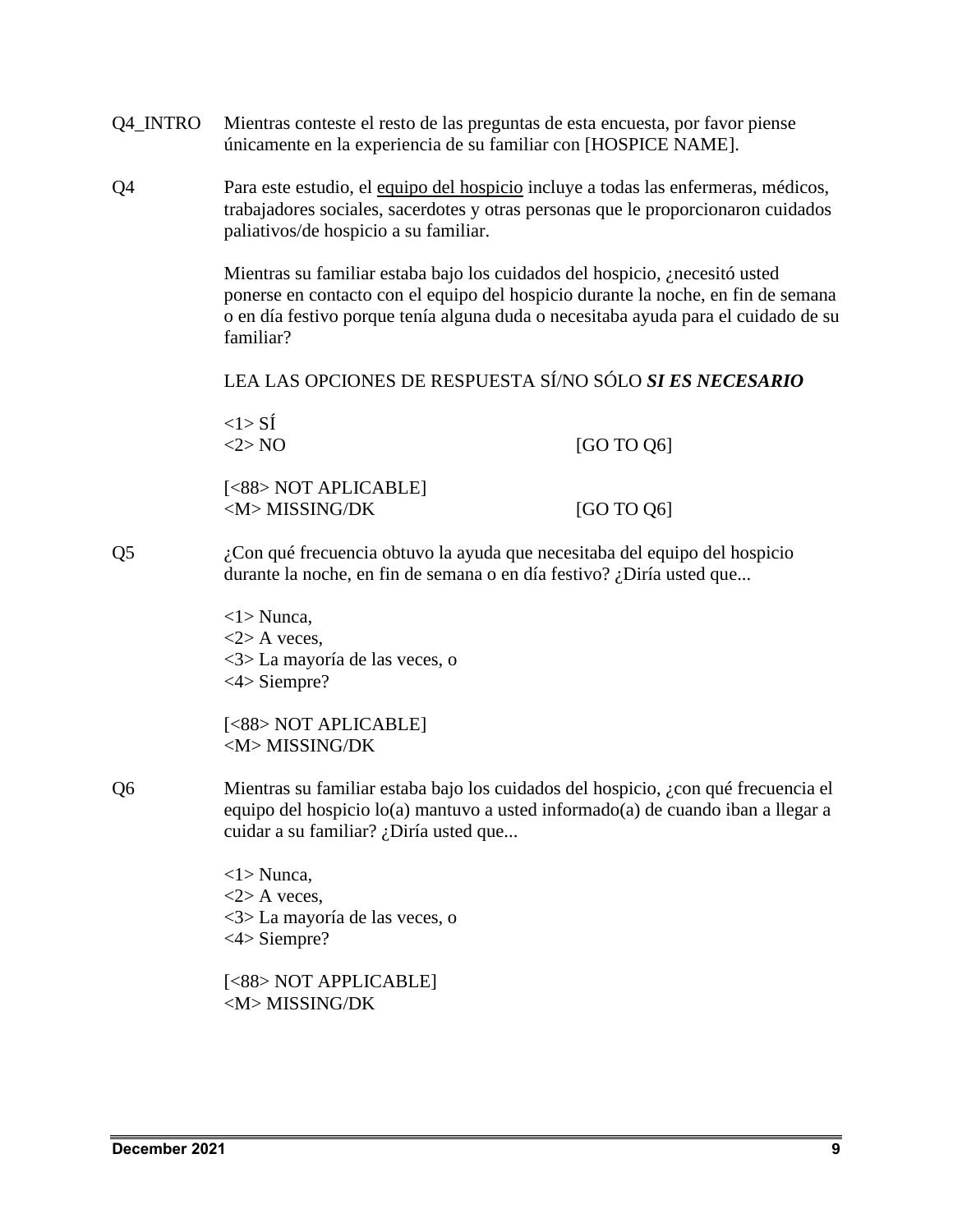Q7 Mientras su familiar estaba bajo los cuidados del hospicio, cuando usted o alguno de sus familiares le pedían ayuda al equipo del hospicio, ¿con qué frecuencia obtenían la ayuda tan pronto como la necesitaban? ¿Diría usted que...

> <1> Nunca,  $\langle 2 \rangle$  A veces, <3> La mayoría de las veces, o <4> Siempre?

[<88> NOT APPLICABLE] <M> MISSING/DK

Q8 Mientras su familiar estaba bajo los cuidados del hospicio, ¿con qué frecuencia el equipo del hospicio explicaba las cosas de un modo fácil de entender? ¿Diría usted que...

> <1> Nunca,  $\langle 2 \rangle$  A veces, <3> La mayoría de las veces, o <4> Siempre?

[<88> NOT APPLICABLE] <M> MISSING/DK

Q9 Mientras su familiar estaba bajo los cuidados del hospicio, ¿con qué frecuencia el equipo del hospicio lo(a) mantenía a usted informado(a) sobre el estado de su familiar? ¿Diría usted que...

> <1> Nunca,  $<$ 2> A veces, <3> La mayoría de las veces, o <4> Siempre?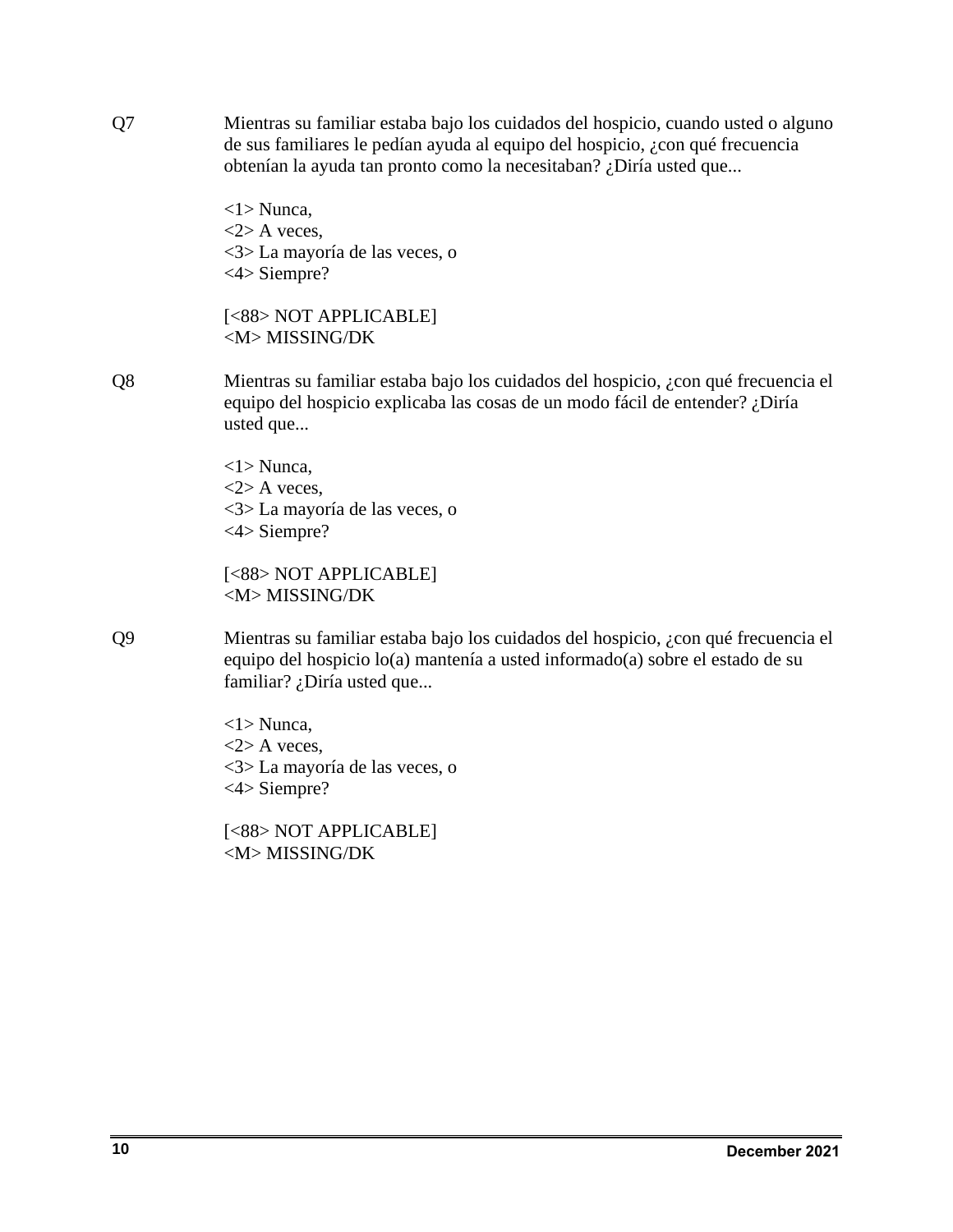Q10 Mientras su familiar estaba bajo los cuidados del hospicio, ¿con qué frecuencia alguien del equipo del hospicio le dio a usted informes contradictorios o confusos sobre el estado o los cuidados de su familiar? ¿Diría usted que...

> <1> Nunca,  $\langle 2 \rangle$  A veces, <3> La mayoría de las veces, o <4> Siempre?

[<88> NOT APPLICABLE] <M> MISSING/DK

Q11 Mientras su familiar estaba bajo los cuidados del hospicio, ¿con qué frecuencia el equipo del hospicio trataba a su familiar con dignidad y respeto? ¿Diría usted que...

> <1> Nunca,  $\langle 2 \rangle$  A veces, <3> La mayoría de las veces, o <4> Siempre?

[<88> NOT APPLICABLE] <M> MISSING/DK

Q12 Mientras su familiar estaba bajo los cuidados del hospicio, ¿con qué frecuencia sintió usted que al equipo del hospicio le importaba realmente su familiar? ¿Diría usted que...

> <1> Nunca,  $<$ 2> A veces, <3> La mayoría de las veces, o <4> Siempre?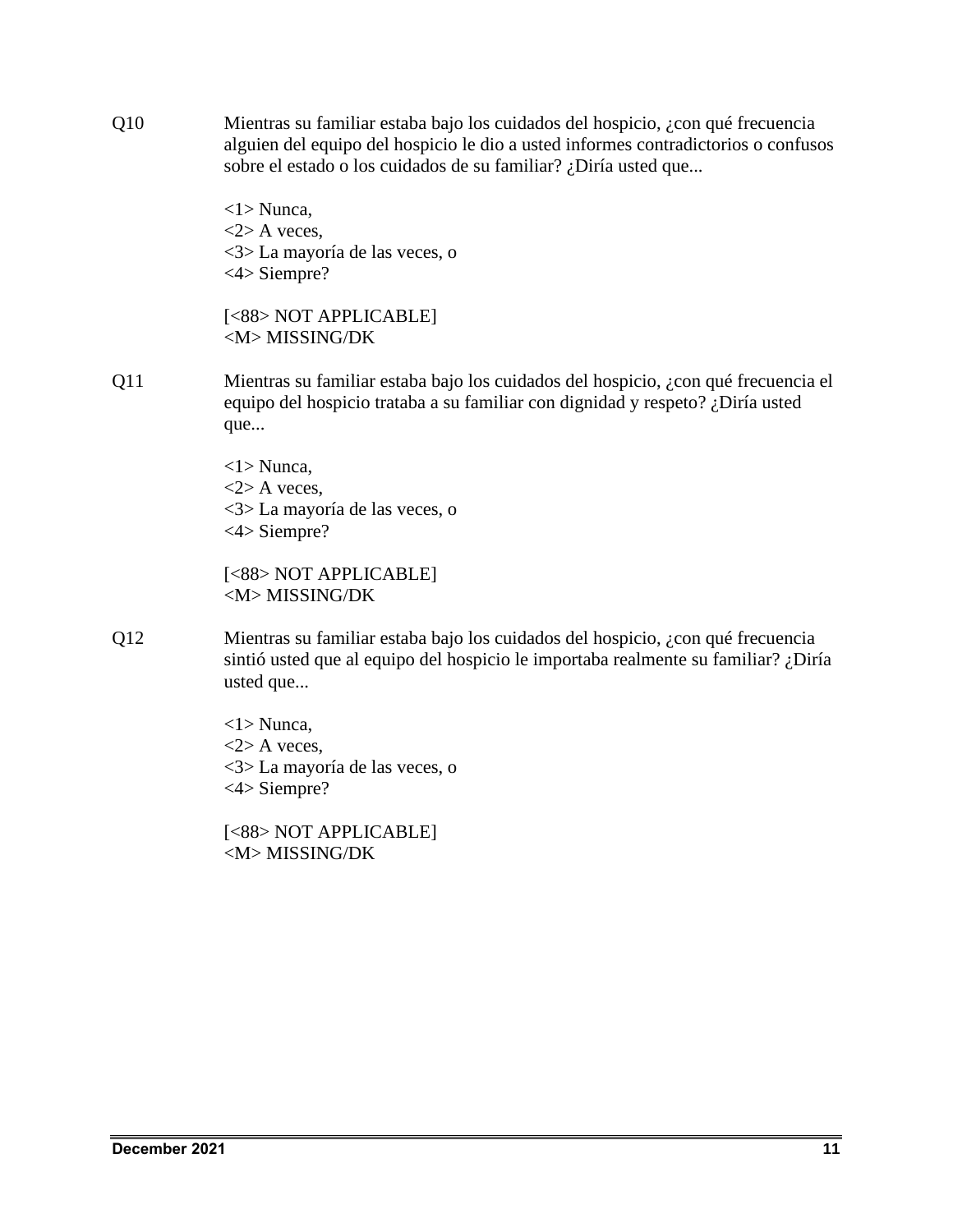Q13 Mientras su familiar estaba bajo los cuidados del hospicio, ¿habló usted con el equipo del hospicio sobre algún problema relacionado con la atención o el cuidado de su familiar?

LEA LAS OPCIONES DE RESPUESTA SÍ/NO SÓLO *SI ES NECESARIO*

NOTA: SI LA PERSONA QUE CONTESTA DICE, "NO TUVE NINGÚN PROBLEMA," MARQUE "NO."

 $<1>$  SÍ

 $\langle 2 \rangle$  NO [GO TO Q15]

[<88> NOT APPLICABLE]  $\langle M \rangle$  MISSING/DK [GO TO Q15]

Q14 ¿Con qué frecuencia el equipo del hospicio lo(a) escuchó con atención cuando usted les habló sobre algún problema relacionado con la atención o el cuidado de su familiar? ¿Diría usted que...

> <1> Nunca,  $<$ 2> A veces. <3> La mayoría de las veces, o <4> Siempre?

[<88> NOT APPLICABLE] <M> MISSING/DK

Q15 Mientras su familiar estaba bajo los cuidados del hospicio, ¿tuvo él(ella) algún tipo de dolor?

LEA LAS OPCIONES DE RESPUESTA SÍ/NO SÓLO *SI ES NECESARIO*

| <1>SI     |             |
|-----------|-------------|
| $<$ 2> NO | [GO TO Q17] |

[<88> NOT APPLICABLE]  $\langle M \rangle$  MISSING/DK [GO TO Q17]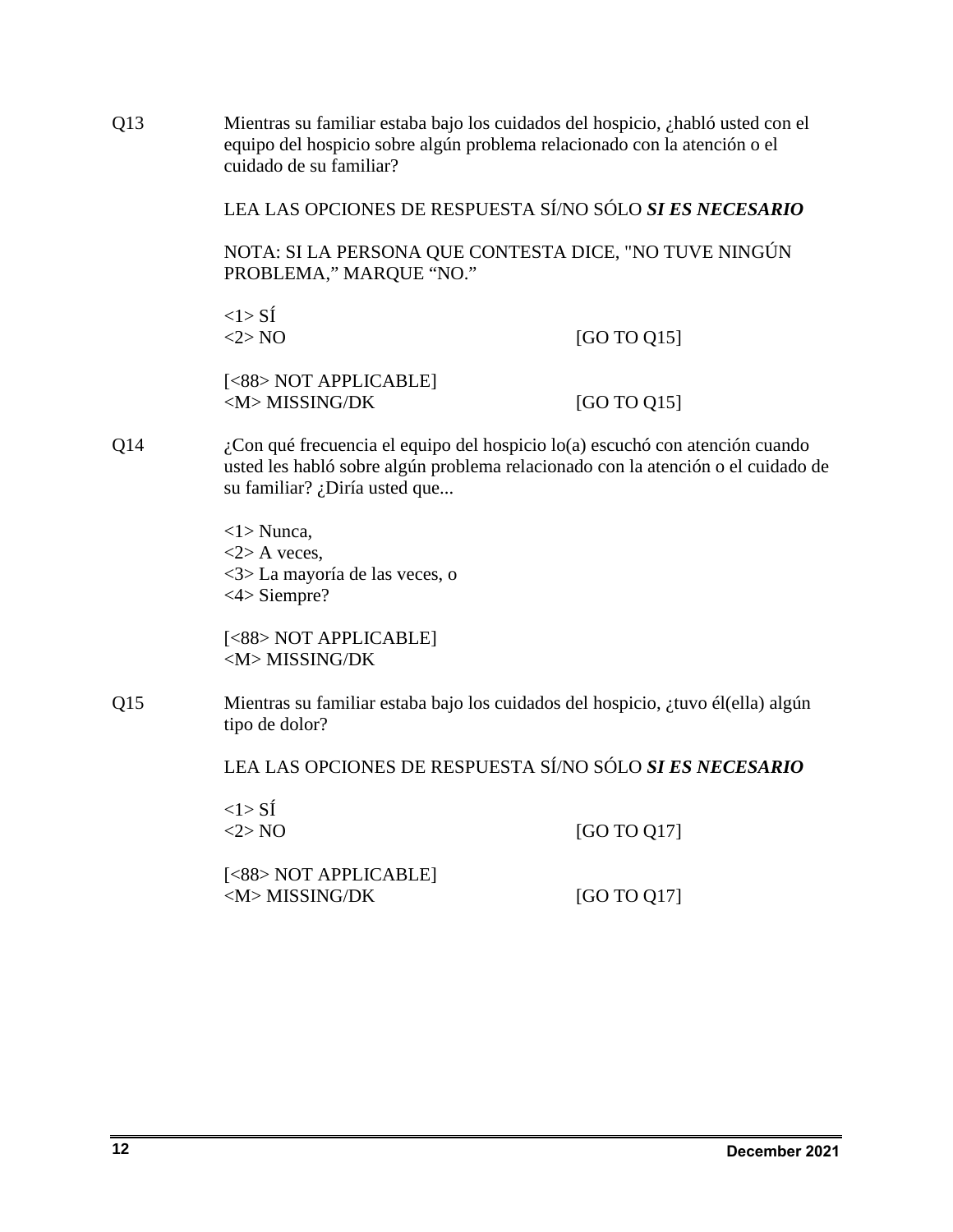| ¿Recibió su familiar toda la ayuda que necesitaba para aliviar el dolor? ¿Diría<br>Q16<br>usted que |                                                                                                                                                                                                                                   |                                                                                                                                                                        |  |
|-----------------------------------------------------------------------------------------------------|-----------------------------------------------------------------------------------------------------------------------------------------------------------------------------------------------------------------------------------|------------------------------------------------------------------------------------------------------------------------------------------------------------------------|--|
|                                                                                                     | $\langle 1 \rangle$ Sí, definitivamente,<br>$\langle 2 \rangle$ Sí, más o menos, o<br>$<3>$ No?                                                                                                                                   |                                                                                                                                                                        |  |
|                                                                                                     | [<88> NOT APPLICABLE]<br><m>MISSING/DK</m>                                                                                                                                                                                        |                                                                                                                                                                        |  |
| Q17                                                                                                 | Mientras su familiar estaba bajo los cuidados del hospicio, $\lambda$ le dieron a él(ella)<br>algún medicamento contra el dolor?                                                                                                  |                                                                                                                                                                        |  |
|                                                                                                     |                                                                                                                                                                                                                                   | LEA LAS OPCIONES DE RESPUESTA SÍ/NO SÓLO SI ES NECESARIO                                                                                                               |  |
|                                                                                                     | $<1>$ SI<br><2>NO                                                                                                                                                                                                                 | [GO TO Q21]                                                                                                                                                            |  |
|                                                                                                     | [<88> NOT APPLICABLE]<br><m>MISSING/DK</m>                                                                                                                                                                                        | [GO TO Q21]                                                                                                                                                            |  |
| Q18                                                                                                 | Entre los efectos secundarios de la medicina contra el dolor está la somnolencia.<br>¿El equipo del hospicio habló con usted o con su familiar sobre los efectos<br>secundarios del medicamento contra el dolor? ¿Diría usted que |                                                                                                                                                                        |  |
|                                                                                                     | $\langle 1 \rangle$ Sí, definitivamente,<br><2> Sí, más o menos, o<br>$<3>$ No?                                                                                                                                                   |                                                                                                                                                                        |  |
|                                                                                                     | [<88> NOT APPLICABLE]<br><m>MISSING/DK</m>                                                                                                                                                                                        |                                                                                                                                                                        |  |
| Q19                                                                                                 | que estar pendiente? ¿Diría usted que                                                                                                                                                                                             | ¿El equipo del hospicio le dio la capacitación o información que usted necesitaba<br>para saber de qué efectos secundarios del medicamento contra el dolor tenía usted |  |
|                                                                                                     | $\langle 1 \rangle$ Sí, definitivamente,<br>$\langle 2 \rangle$ Sí, más o menos, o<br>$<3>$ No?                                                                                                                                   |                                                                                                                                                                        |  |
|                                                                                                     | [<88> NOT APPLICABLE]<br><m>MISSING/DK</m>                                                                                                                                                                                        |                                                                                                                                                                        |  |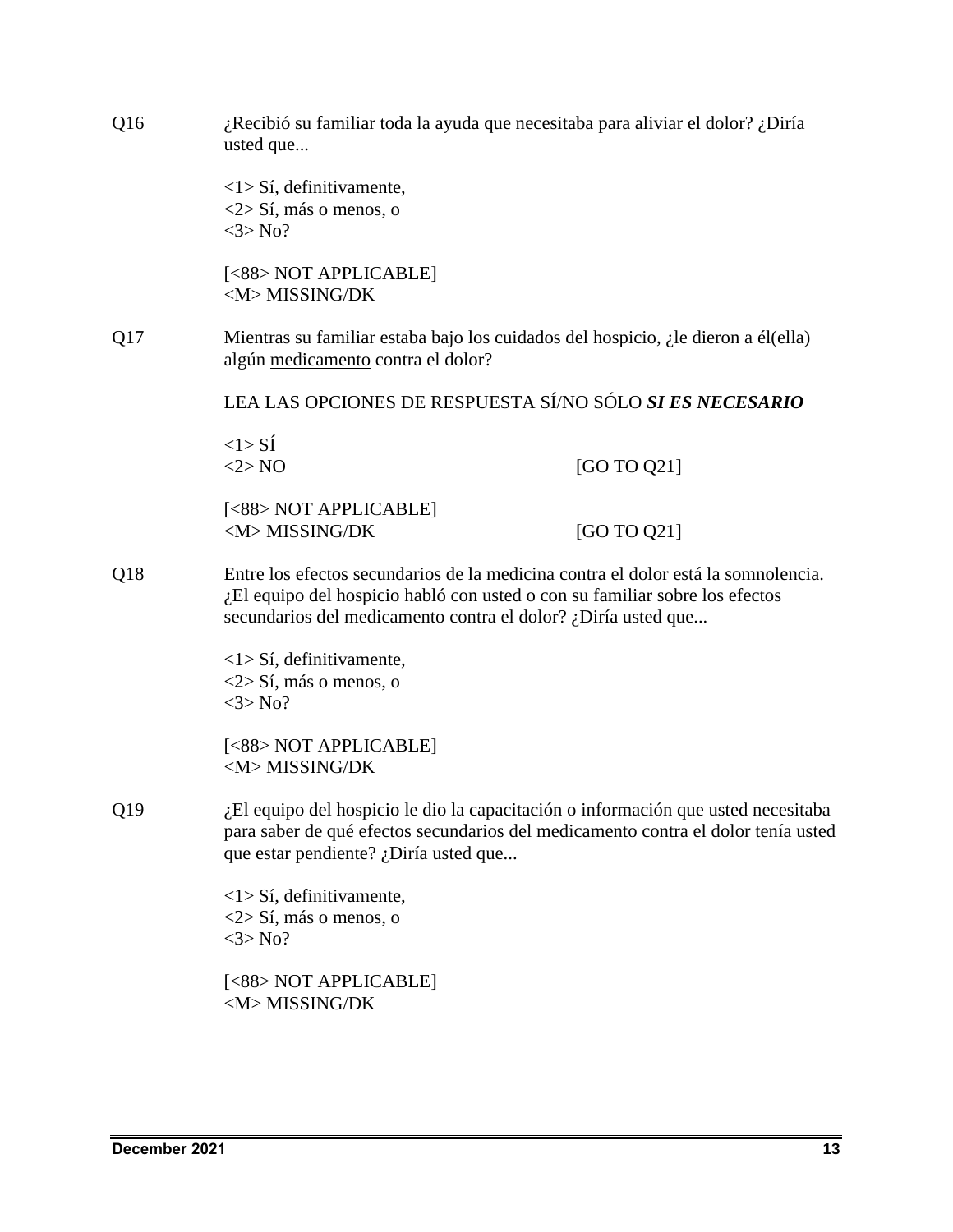| Q20 | ¿El equipo del hospicio le dio a usted la capacitación o información que usted<br>necesitaba para saber si tenía que darle más medicamento contra el dolor a su<br>familiar y, si sí, cuándo dárselo? ¿Diría usted que |             |  |
|-----|------------------------------------------------------------------------------------------------------------------------------------------------------------------------------------------------------------------------|-------------|--|
|     | <1> Sí, definitivamente,<br>$\langle 2 \rangle$ Sí, más o menos,<br>$3 > No$ , o<br><4> No tuve necesidad de darle a mi familiar medicina para el dolor.                                                               |             |  |
|     | [<88> NOT APPLICABLE]<br><m>MISSING/DK</m>                                                                                                                                                                             |             |  |
| Q21 | Mientras su familiar estaba bajo los cuidados del hospicio, ¿en algún momento<br>tuvo él(ella) dificultad para respirar o recibió tratamiento para su dificultad para<br>respirar?                                     |             |  |
|     | LEA LAS OPCIONES DE RESPUESTA SÍ/NO SÓLO SI ES NECESARIO                                                                                                                                                               |             |  |
|     | $<1>$ SI<br><2>NO                                                                                                                                                                                                      | [GO TO Q24] |  |
|     | [<88> NOT APPLICABLE]<br><m>MISSING/DK</m>                                                                                                                                                                             | [GO TO Q24] |  |
| Q22 | ¿Con qué frecuencia su familiar recibió la ayuda que necesitaba para su dificultad<br>para respirar? ¿Diría usted que                                                                                                  |             |  |
|     | $\langle 1 \rangle$ Nunca,<br>$<$ 2> A veces,<br><3> La mayoría de las veces, o<br>$<4>$ Siempre?                                                                                                                      |             |  |
|     | [<88> NOT APPLICABLE]                                                                                                                                                                                                  |             |  |

<M> MISSING/DK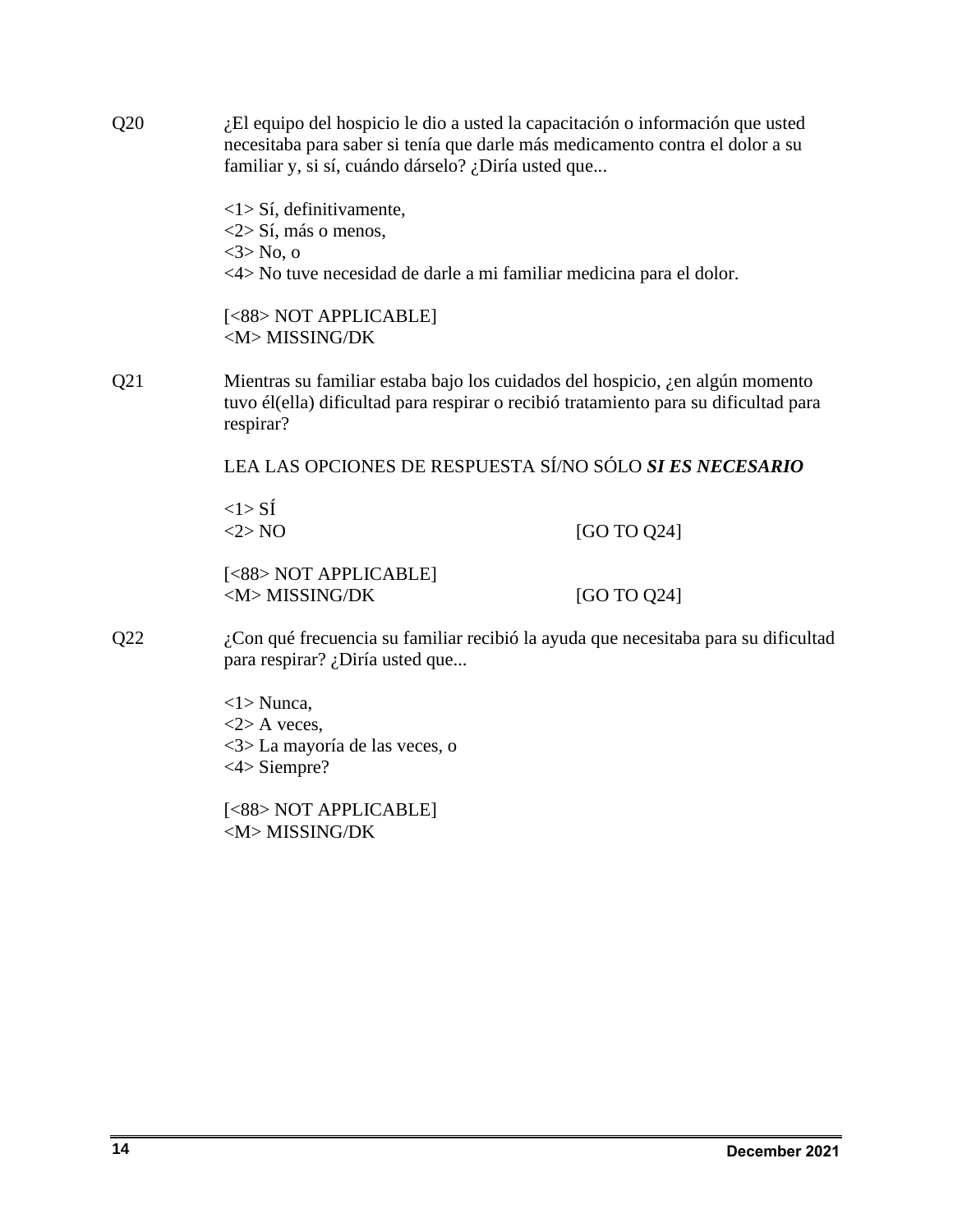| Q23<br>¿El equipo del hospicio le dio a usted la capacitación que usted necesitaba para<br>saber cómo ayudar a su familiar si él(ella) tenía problemas para respirar? ¿Diría<br>usted que |                                                                                                                                                                                  |             |  |
|-------------------------------------------------------------------------------------------------------------------------------------------------------------------------------------------|----------------------------------------------------------------------------------------------------------------------------------------------------------------------------------|-------------|--|
|                                                                                                                                                                                           | $\langle$ 1> Sí, definitivamente,<br>$\langle 2 \rangle$ Sí, más o menos,<br>$3>$ No, o<br><4> No tuve necesidad de ayudar a mi familiar con alguna dificultad para<br>respirar. |             |  |
|                                                                                                                                                                                           | [<88> NOT APPLICABLE]<br><m>MISSING/DK</m>                                                                                                                                       |             |  |
| Q24                                                                                                                                                                                       | Mientras su familiar estaba bajo los cuidados del hospicio, ¿en algún momento<br>tuvo él(ella) problemas de estreñimiento?                                                       |             |  |
|                                                                                                                                                                                           | LEA LAS OPCIONES DE RESPUESTA SÍ/NO SÓLO SI ES NECESARIO                                                                                                                         |             |  |
|                                                                                                                                                                                           | $<1>$ SÍ<br><2>NO                                                                                                                                                                | [GO TO Q26] |  |
|                                                                                                                                                                                           | [<88> NOT APPLICABLE]<br><m>MISSING/DK</m>                                                                                                                                       | [GO TO Q26] |  |
| ¿Con qué frecuencia su familiar recibió la ayuda que necesitaba para sus<br>Q <sub>25</sub><br>problemas de estreñimiento? ¿Diría usted que                                               |                                                                                                                                                                                  |             |  |
|                                                                                                                                                                                           | $\langle 1 \rangle$ Nunca,<br>$<$ 2> A veces,<br><3> La mayoría de las veces, o<br>$<4>$ Siempre?                                                                                |             |  |
|                                                                                                                                                                                           | [<88> NOT APPLICABLE]<br><m>MISSING/DK</m>                                                                                                                                       |             |  |
| Q <sub>26</sub>                                                                                                                                                                           | Mientras su familiar estaba bajo los cuidados del hospicio, ¿en algún momento<br>él(ella) mostró ansiedad o tristeza?                                                            |             |  |
|                                                                                                                                                                                           | LEA LAS OPCIONES DE RESPUESTA SÍ/NO SÓLO SI ES NECESARIO                                                                                                                         |             |  |
|                                                                                                                                                                                           | $<1>$ SI<br><2>NO                                                                                                                                                                | [GO TO Q28] |  |
|                                                                                                                                                                                           | [<88> NOT APPLICABLE]<br><m>MISSING/DK</m>                                                                                                                                       | [GO TO Q28] |  |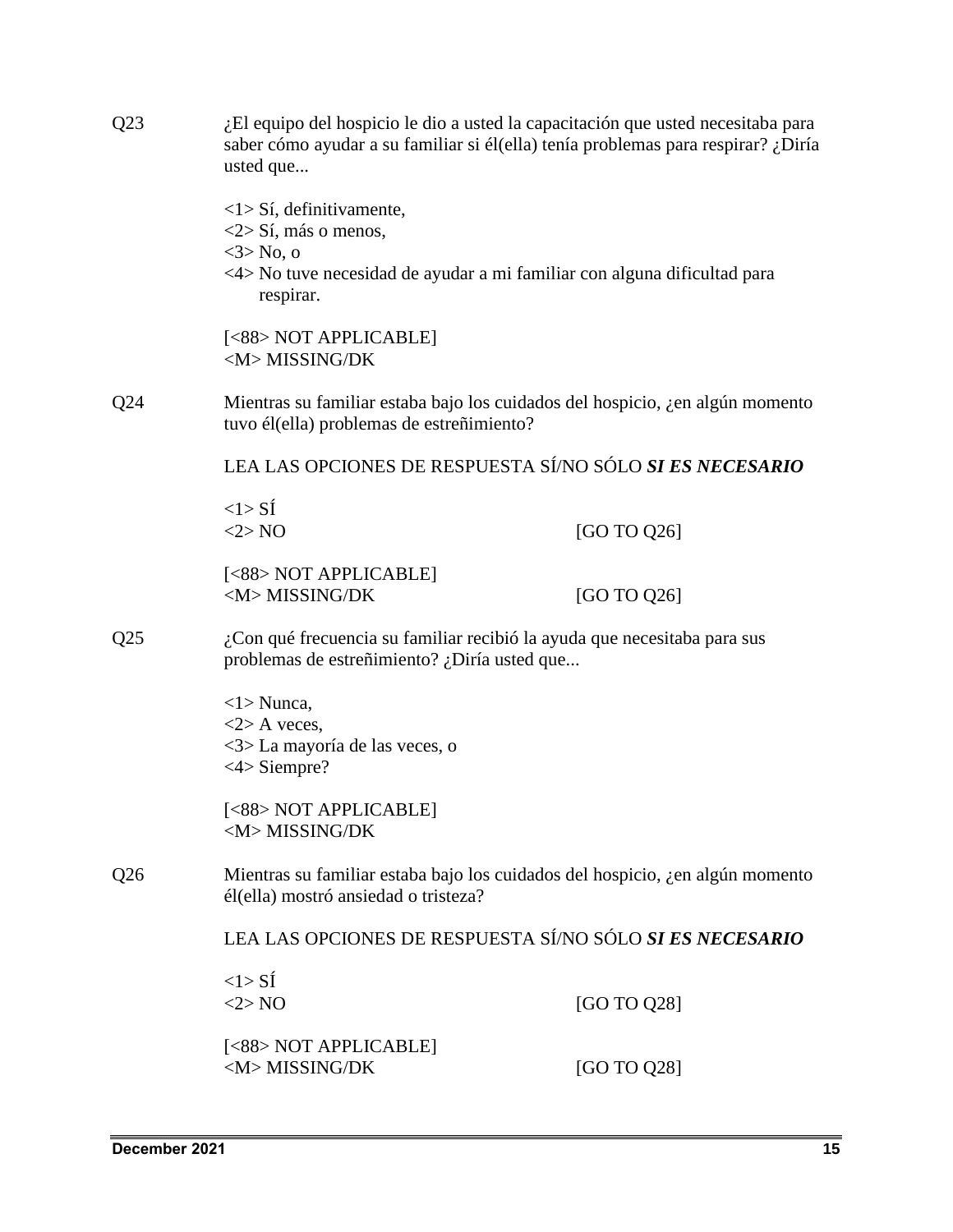| Q27 | ¿Con qué frecuencia su familiar recibió del equipo del hospicio la ayuda que<br>necesitaba para su ansiedad o tristeza? ¿Diría usted que                                                                                                                                                                                     |                                                                               |  |  |
|-----|------------------------------------------------------------------------------------------------------------------------------------------------------------------------------------------------------------------------------------------------------------------------------------------------------------------------------|-------------------------------------------------------------------------------|--|--|
|     | $\langle 1 \rangle$ Nunca,<br>$<$ 2> A veces,<br><3>La mayoría de las veces, o<br>$<4>$ Siempre?                                                                                                                                                                                                                             |                                                                               |  |  |
|     | [<88> NOT APPLICABLE]<br><m>MISSING/DK</m>                                                                                                                                                                                                                                                                                   |                                                                               |  |  |
| Q28 | estuvo su familiar inquieto o agitado?                                                                                                                                                                                                                                                                                       | Mientras su familiar estaba bajo los cuidados del hospicio, ¿en algún momento |  |  |
|     |                                                                                                                                                                                                                                                                                                                              | LEA LAS OPCIONES DE RESPUESTA SÍ/NO SÓLO SI ES NECESARIO                      |  |  |
|     | $<$ l $>$ SÍ<br><2>NO                                                                                                                                                                                                                                                                                                        | [GO TO Q30]                                                                   |  |  |
|     | [<88> NOT APPLICABLE]<br><m>MISSING/DK</m>                                                                                                                                                                                                                                                                                   | [GO TO Q30]                                                                   |  |  |
| Q29 | ¿El equipo del hospicio le dio a usted la capacitación que usted necesitaba para<br>saber qué hacer si su familiar estaba inquieto o agitado? ¿Diría usted que                                                                                                                                                               |                                                                               |  |  |
|     | $\langle 1 \rangle$ Sí, definitivamente,<br>$\langle 2 \rangle$ Sí, más o menos, o<br>$<3>$ No?                                                                                                                                                                                                                              |                                                                               |  |  |
|     | [<88> NOT APPLICABLE]<br><m>MISSING/DK</m>                                                                                                                                                                                                                                                                                   |                                                                               |  |  |
| Q30 | Mover a su familiar incluye acciones como ayudarlo(a) a darse la vuelta en la<br>cama, o meterse y salir de la cama o sentarse y levantarse de una silla de ruedas.<br>¿El equipo del hospicio le dio a usted la capacitación que usted necesitaba para<br>saber cómo mover a su familiar de manera segura? ¿Diría usted que |                                                                               |  |  |
|     | $\langle 1 \rangle$ Sí, definitivamente,                                                                                                                                                                                                                                                                                     |                                                                               |  |  |
|     | $\langle 2 \rangle$ Sí, más o menos,<br>$3 > No$ , o<br><4> No tuve necesidad de mover a mi familiar.                                                                                                                                                                                                                        |                                                                               |  |  |
|     | [<88> NOT APPLICABLE]<br><m>MISSING/DK</m>                                                                                                                                                                                                                                                                                   |                                                                               |  |  |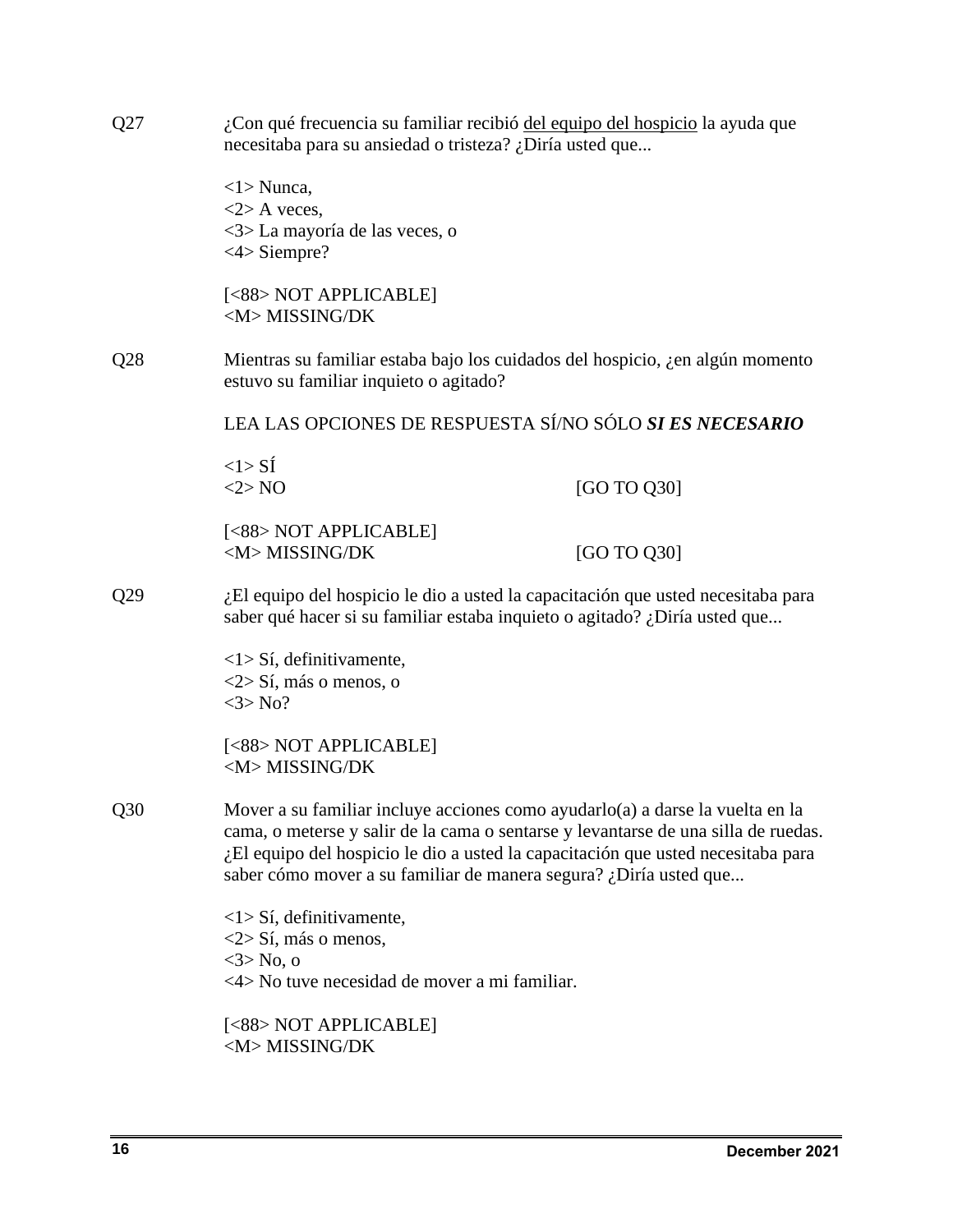| Q31             | ¿El equipo del hospicio le dio a usted tanta información como usted quería sobre<br>qué acontecimientos esperar mientras su familiar estuviera muriéndose? ¿Diría<br>usted que                                                                            |                   |  |
|-----------------|-----------------------------------------------------------------------------------------------------------------------------------------------------------------------------------------------------------------------------------------------------------|-------------------|--|
|                 | $\langle 1 \rangle$ Sí, definitivamente,<br>$\langle 2 \rangle$ Sí, más o menos, o<br>$<3>$ No?                                                                                                                                                           |                   |  |
|                 | [<88> NOT APPLICABLE]<br><m>MISSING/DK</m>                                                                                                                                                                                                                |                   |  |
| Q <sub>32</sub> | Algunas personas reciben cuidados paliativos/de hospicio mientras viven en un<br>hogar de ancianos. ¿Su familiar recibió cuidados de este hospicio mientras él(ella)<br>estaba viviendo en un hogar de ancianos?                                          |                   |  |
|                 | LEA LAS OPCIONES DE RESPUESTA SÍ/NO SÓLO SI ES NECESARIO                                                                                                                                                                                                  |                   |  |
|                 | $<1>$ SÍ<br><2>NO                                                                                                                                                                                                                                         | [GO TO Q35_INTRO] |  |
|                 | [<88> NOT APPLICABLE]<br><m>MISSING/DK</m>                                                                                                                                                                                                                | [GO TO Q35_INTRO] |  |
| Q <sub>33</sub> | Mientras su familiar estaba bajo los cuidados del hospicio, ¿con qué frecuencia el<br>personal del hogar de ancianos y el equipo del hospicio se pusieron de acuerdo y<br>acoplaron bien para proporcionarle los cuidados a su familiar? ¿Diría usted que |                   |  |
|                 | $\langle 1 \rangle$ Nunca,<br>$<$ 2> A veces,<br><3> La mayoría de las veces, o<br>$<4>$ Siempre?                                                                                                                                                         |                   |  |
|                 | [<88> NOT APPLICABLE]<br><m>MISSING/DK</m>                                                                                                                                                                                                                |                   |  |
| Q <sub>34</sub> | Mientras su familiar estaba bajo los cuidados del hospicio, ¿con qué frecuencia<br>los informes que el personal del hogar de ancianos le daba sobre su familiar eran<br>diferentes de los informes que le daba el equipo del hospicio? ¿Diría usted que   |                   |  |
|                 | $\langle 1 \rangle$ Nunca,<br>$<$ 2> A veces,<br><3>La mayoría de las veces, o<br>$<4>$ Siempre?                                                                                                                                                          |                   |  |
|                 | [<88> NOT APPLICABLE]<br><m>MISSING/DK</m>                                                                                                                                                                                                                |                   |  |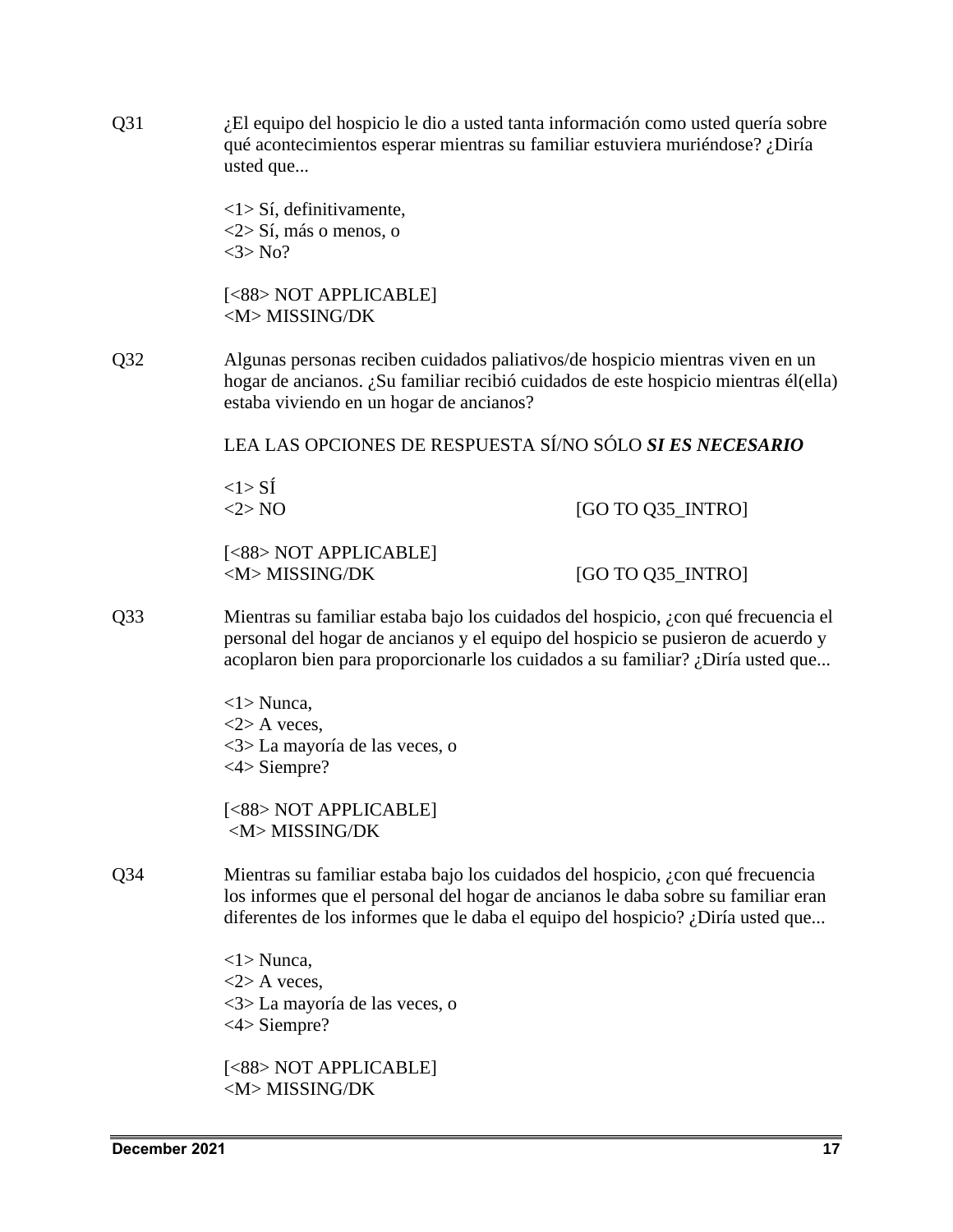Q35\_INTRO El siguiente grupo de preguntas es sobre usted.

Q35 Mientras su familiar estaba bajo los cuidados del hospicio, ¿con qué frecuencia el equipo del hospicio le escuchó a usted atentamente? ¿Diría usted que...

> <1> Nunca,  $\langle 2 \rangle$  A veces. <3> La mayoría de las veces, o <4> Siempre?

[<88> NOT APPLICABLE] <M> MISSING/DK

Q36 El apoyo respecto a sus creencias religiosas o espirituales incluye hablar, rezar, tener momentos de recogimiento, u otras maneras de satisfacer sus necesidades religiosas o espirituales.

> Mientras su familiar estaba bajo los cuidados del hospicio, ¿cuánto apoyo recibió usted respecto a sus creencias religiosas y espirituales por parte del equipo del hospicio? ¿Diría usted que...

<1> Demasiado poco, <2> Justo el necesario, o <3> Demasiado?

```
[<88> NOT APPLICABLE]
<M> MISSING/DK
```
Q37 Mientras su familiar estaba bajo los cuidados del hospicio, ¿cuánto apoyo emocional recibió usted del equipo del hospicio? ¿Diría usted que...

> <1> Demasiado poco, <2> Justo el necesario, o <3> Demasiado?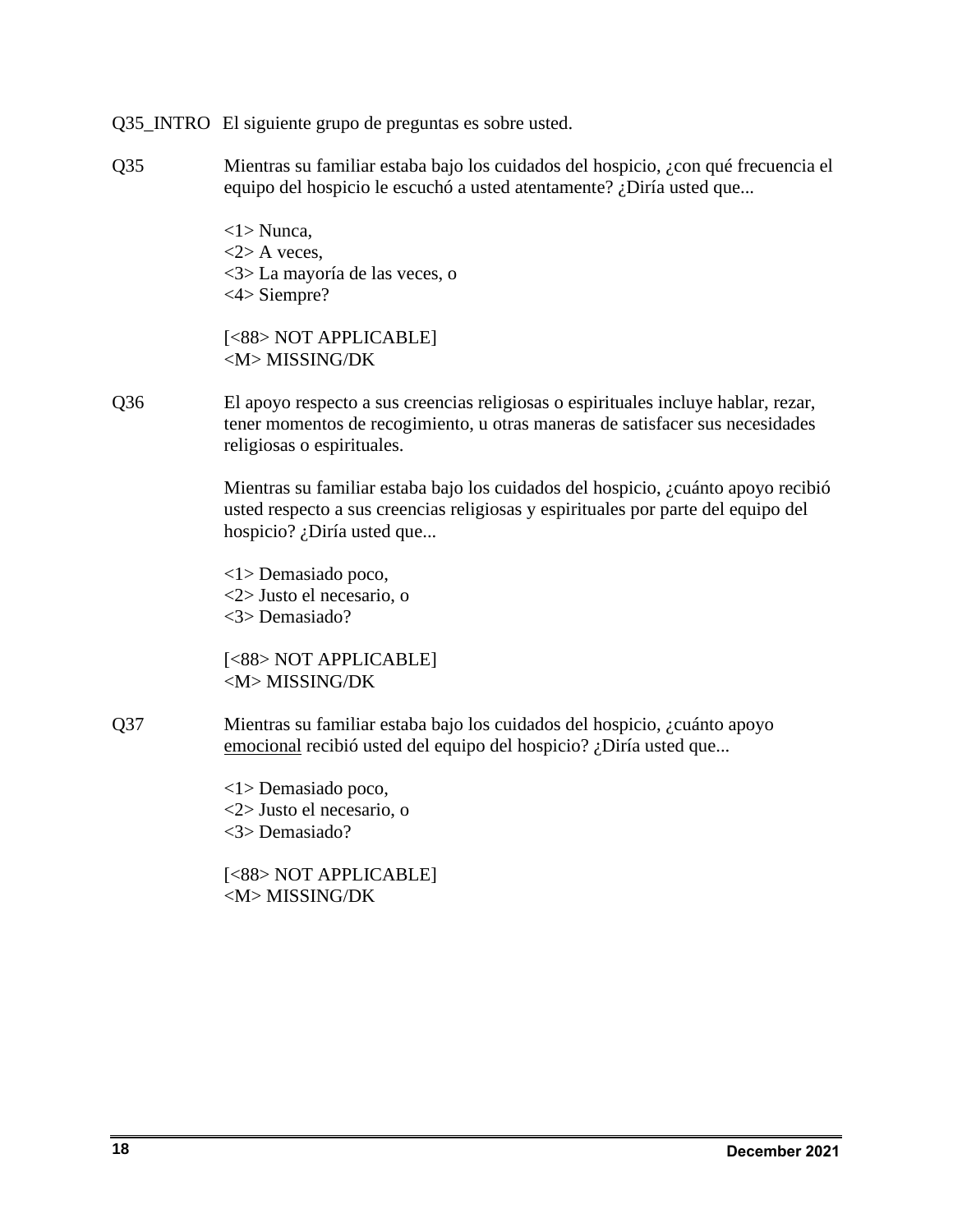Q38 Durante las semanas posteriores a la muerte de su familiar, ¿recibió usted todo el apoyo emocional que usted quería por parte del equipo del hospicio? ¿Diría usted que...

> <1> Demasiado poco, <2> Justo el necesario, o <3> Demasiado?

[<88> NOT APPLICABLE] <M> MISSING/DK

Q39 Por favor conteste las siguientes preguntas sobre los cuidados paliativos/de hospicio que su familiar recibió de [HOSPICE NAME]. No incluya ningún cuidado proporcionado por otros hospicios.

> Utilizando un número del 0 al 10, siendo 0 los peores cuidados paliativos/de hospicio posibles y 10 los mejores cuidados paliativos/de hospicio posibles, ¿qué número usaría para calificar los cuidados paliativos/de hospicio que recibió su familiar?

> SI EL ENTREVISTADO NO DA UNA RESPUESTA ADECUADA, INTENTE DE NUEVO Y REPITA LA PREGUNTA: Utilizando un número del 0 al 10, siendo 0 los peores cuidados paliativos/de hospicio posibles y 10 los mejores cuidados paliativos/de hospicio posibles, ¿qué número usaría para calificar los cuidados paliativos/de hospicio que recibió su familiar?

LEA LAS OPCIONES DE RESPUESTA SÓLO *SI ES NECESARIO*

 $< 0 > 0$  $<1>1$  $2 > 2$  $<3>3$  $<4>4$  $5 > 5$  $<$  6 $>$  6  $<7>7$  $<8>8$  $<\!\!\theta\!\!>9$  $<10>10$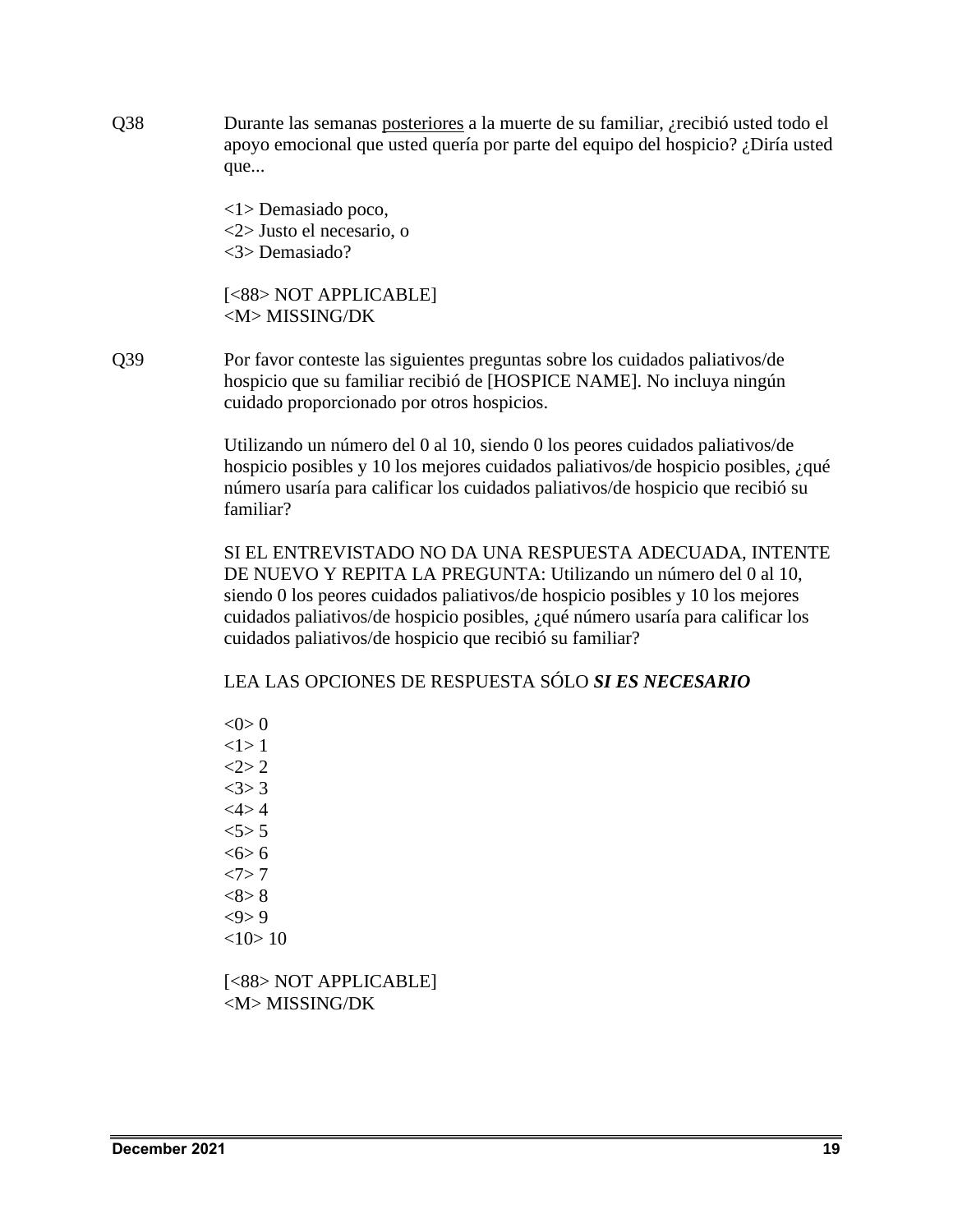Q40 ¿Le recomendaría este hospicio a sus amigos y familiares? ¿Diría usted que...

<1> Definitivamente no, <2> Probablemente no, <3> Probablemente sí, o <4> Definitivamente sí?

[<88> NOT APPLICABLE] <M> MISSING/DK

- Q41\_INTRO Tenemos algunas preguntas más para hacerle. Las siguientes preguntas son sobre su familiar.
- Q41 ¿Cuál es el grado o nivel escolar más alto que terminó su familiar? [OPTIONAL:  $\chi$ El(ella)...]

# LEA LAS OPCIONES DE RESPUESTA SÓLO *SI ES NECESARIO*

- <1> Terminó ocho años de escuela o menos,
- <2> Terminó el bachillerato o la preparatoria, pero sin graduarse,
- <3> Obtuvo el diploma de bachillerato, preparatoria, o su equivalente (o GED),
- <4> Terminó algunos cursos universitarios u obtuvo un título universitario de un programa de 2 años,
- <5> Obtuvo un título universitario de 4 años, o
- <6> Terminó estudios universitarios o superiores de más de 4 años
- <7> EL ENTREVISTADO INDICA QUE NO SABE EL NIVEL ESCOLAR DE SU FAMILIAR

# <M> MISSING/DK

CUALQUIER FORMACIÓN ACADÉMICA MÁS ALLÁ DE UN DIPLOMA DE BACHILLERATO, PREPARATORIA O HIGH SCHOOL, QUE NO SEA UNA LICENCIATURA DEBERÁ CODIFICARSE COMO **4.** SI EL ENTREVISTADO MENCIONA UNA FORMACIÓN NO ACADÉMICA, COMO UNA ESCUELA DE COMERCIO, TRATE DE AVERIGUAR SI SU FAMILIAR TIENE UN DIPLOMA DE BACHILLERATO, PREPARATORIA O HIGH SCHOOL Y ASIGNE EL CÓDIGO **2** O EL **3**, SEGÚN CORRESPONDA.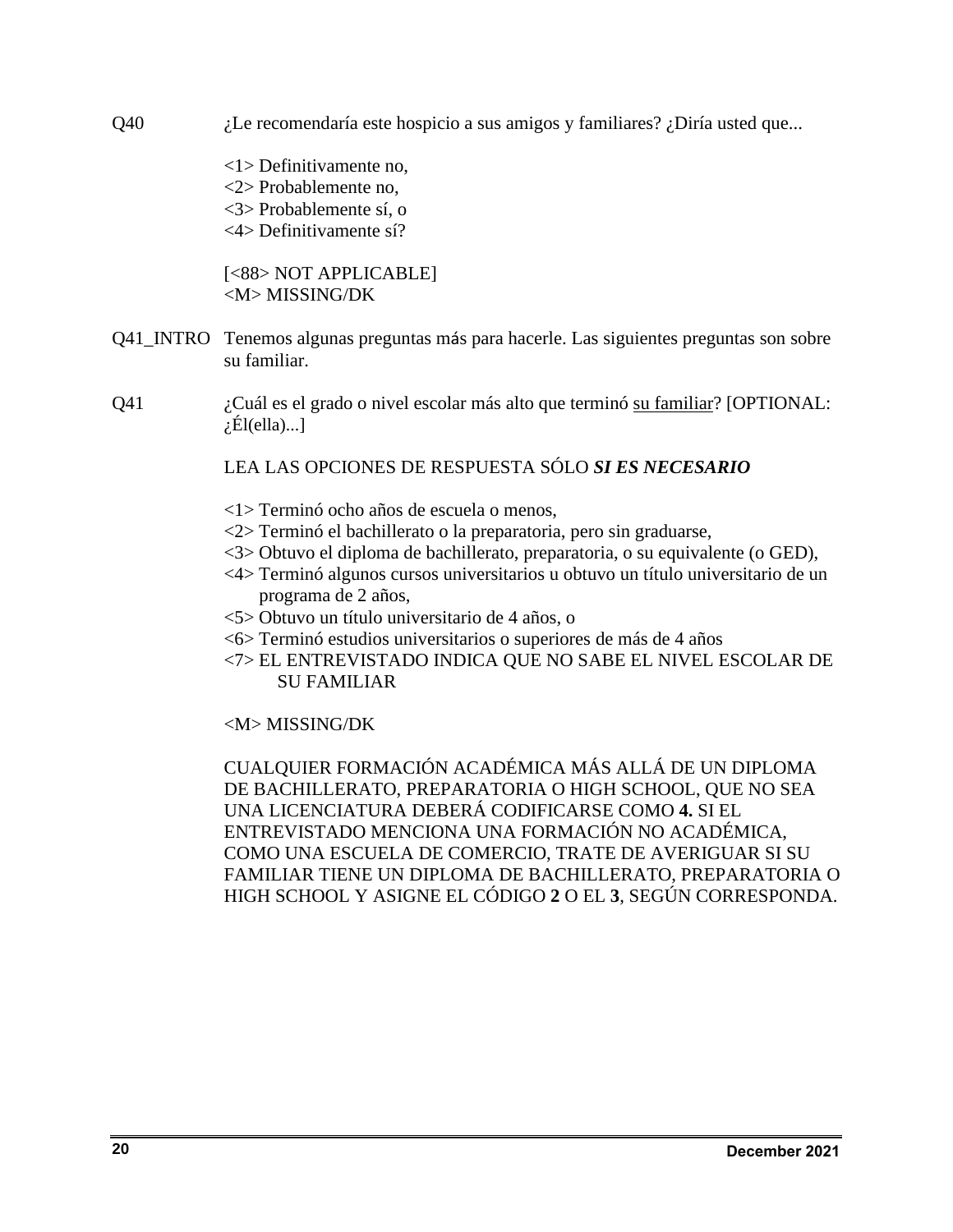Q42 *i*Su familiar era de ascendencia u origen hispano, latino o español?

# LEA LAS OPCIONES DE RESPUESTA SÍ/NO SÓLO *SI ES NECESARIO*

 $\langle X \rangle$  SÍ  $<1>NO$ 

<M> MISSING/DK

SI LA RESPUESTA ES SÍ: ¿Diría usted que su familiar era... (LEA TODAS OPCIONES DE RESPUESTA)

<2> Puertorriqueño(a),

<3> Mexicano(a), estadounidense de origen mexicano, chicano(a),

 $\langle 4 \rangle$  Cubano(a), o

<5> De otro origen, hispano, latino, o español?

# <M> MISSING/DK

[NOTA: PARA LA ENTREVISTA TELEFÓNICA, LA PREGUNTA 43 SE DIVIDE EN PARTES, DE LA "A" A LA "E."]

> LEER TODAS CATEGORÍAS DE RAZA HACIENDO UNA PAUSA EN CADA CATEGORÍA RACIAL PARA PERMITIRLE AL ENTREVISTADO RESPONDER A CADA CATEGORÍA RACIAL.

SI EL ENTREVISTADO PREGUNTA: "¿POR QUÉ ME PREGUNTA LA RAZA DE MI FAMILIAR?:" Le preguntamos la raza de su familiar para fines demográficos. Queremos estar seguros de que las personas a las que incluimos en el estudio representan efectivamente la diversidad racial de este país.

SI EL ENTREVISTADO RESPONDE: "YA LE DIJE LA RAZA DE MI FAMILIAR:" Sí, ya lo sé; sin embargo, el estudio me obliga a preguntar sobre todas las razas para que en los resultados se pueda incluir a personas que son multirraciales. Si la raza que yo mencione no corresponde al miembro de su familia por favor conteste NO. Gracias por su paciencia.

Q43 Cuando le lea lo siguiente, por favor, dígame si la categoría describe la raza de su familiar. Estoy obligado a leer las cinco categorías. Por favor, responda SÍ o NO a cada una de las categorías.

LEA LAS OPCIONES DE RESPUESTA SÍ/NO SÓLO *SI ES NECESARIO*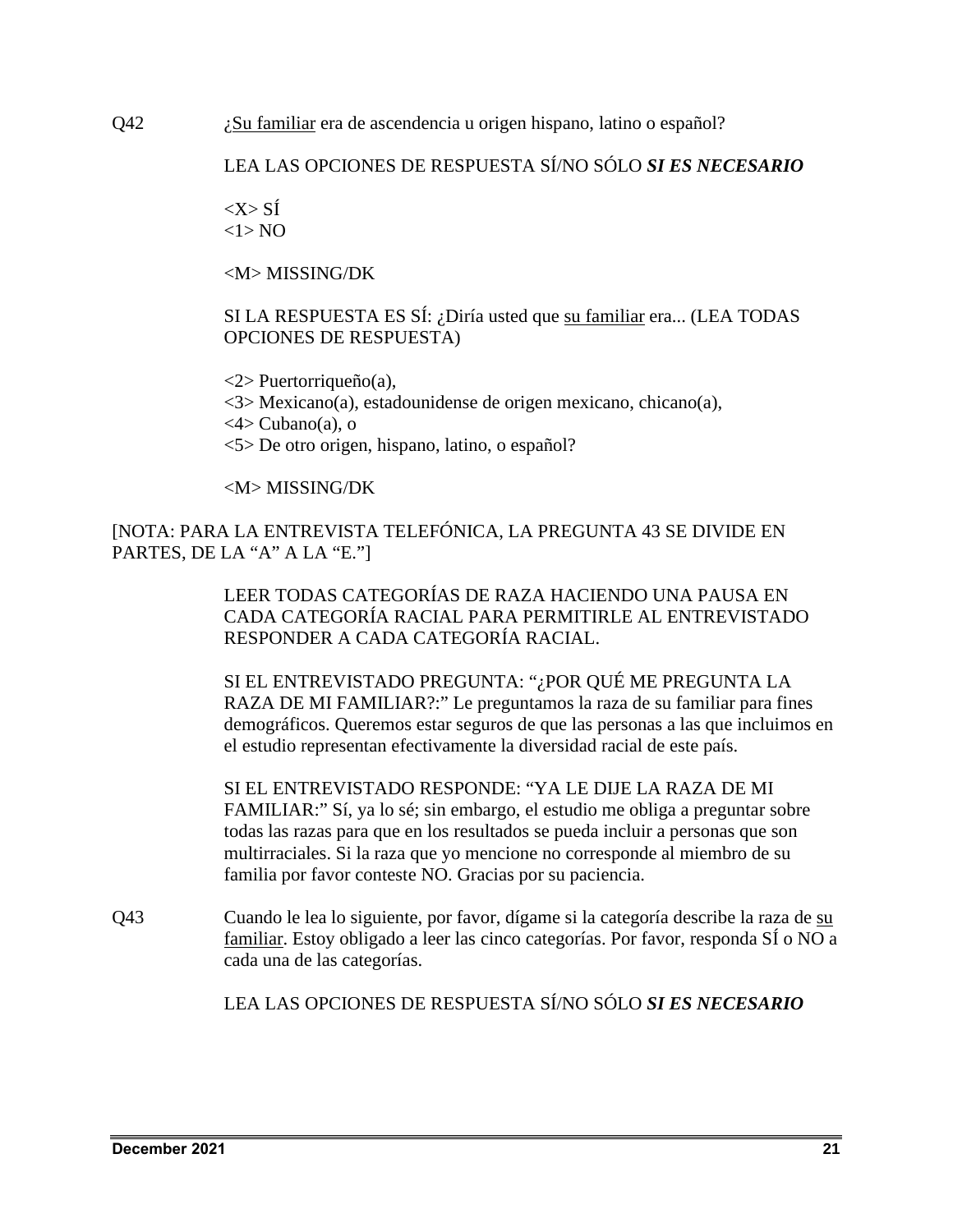| Q43A | $\lambda$ Su familiar era blanco(a)?                                                                                                     |
|------|------------------------------------------------------------------------------------------------------------------------------------------|
|      | $\langle$ 1> SÍ/ERA BLANCO(A)<br><0> NO/NO ERA BLANCO(A)                                                                                 |
|      | <m>MISSING/DK</m>                                                                                                                        |
| Q43B | ¿Su familiar era negro(a) o afro-americano(a)?                                                                                           |
|      | $\langle 1 \rangle$ SÍ/ERA NEGRO(A)/AFRO-AMERICANO(A)<br><0> NO/NO ERA NEGRO(A) NI AFRO-AMERICANO(A)                                     |
|      | <m>MISSING/DK</m>                                                                                                                        |
| Q43C | $\lambda$ Su familiar era asiático(a)?                                                                                                   |
|      | $\langle$ 1> SÍ/ERA ASIÁTICO(A)<br><0> NO/NO ERA ASIÁTICO(A)                                                                             |
|      | <m>MISSING/DK</m>                                                                                                                        |
| Q43D | ¿Su familiar era nativo(a) de Hawáii o de otras islas del Pacífico?                                                                      |
|      | <1> SÍ/ERA NATIVO(A) DE HAWAII/DE OTRAS ISLAS DEL PACÍFICO<br><0> NO/NO ERA NATIVO(A) DE HAWAII NI DE OTRAS ISLAS DEL<br><b>PACÍFICO</b> |
|      | <m>MISSING/DK</m>                                                                                                                        |
| Q43E | ¿Su familiar era Indio(a) Americano(a) o nativo(a) de Alaska?                                                                            |
|      | <1> SÍ/ERA INDIO(A) AMERICANO(A)/NATIVO(A) DE ALASKA<br><0> NO/NO ERA INDIO(A) AMERICANO(A) NI NATIVO(A) DE ALASKA                       |
|      | <m>MISSING/DK</m>                                                                                                                        |
|      |                                                                                                                                          |

Q44\_INTRO Las siguientes preguntas son sobre usted.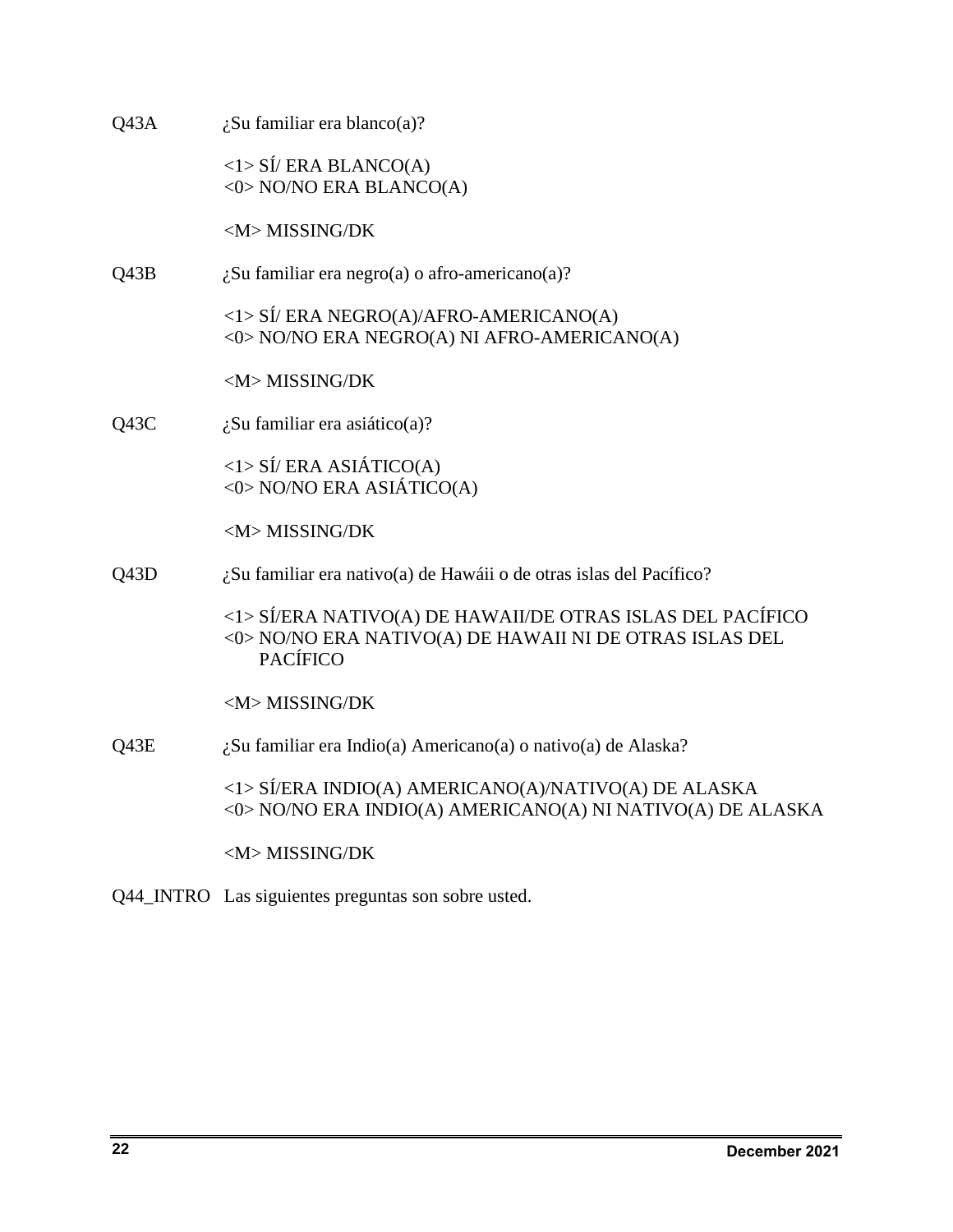$Q44$  *i*, Qué edad tiene usted?

# LEA LAS OPCIONES DE RESPUESTA SÓLO *SI ES NECESARIO*

<1> de 18 a 24 años <2> de 25 a 34 años <3> de 35 a 44 años <4> de 45 a 54 años <5> de 55 a 64 años <6> de 65 a 74 años <7> de 75 a 84 años  $\langle 8 \rangle 85$  años o más

# <M> MISSING/DK

Q45 ENTREVISTADOR, PREGUNTE SÓLO *SI ES NECESARIO*: ¿Es usted hombre o mujer?

> <1> HOMBRE  $2$ > MUJER

<M> MISSING/DK

Q46 *i.* Cuál es el grado o nivel escolar más alto que terminó? [OPTIONAL: *i*. Usted...]

# LEA LAS OPCIONES DE RESPUESTA SÓLO *SI ES NECESARIO*

- <1> Terminó ocho años de escuela o menos,
- <2> Terminó el bachillerato o la preparatoria, pero sin graduarse,
- <3> Obtuvo el diploma de bachillerato, preparatoria, o su equivalente (o GED),
- <4> Terminó algunos cursos universitarios u obtuvo un título universitario de un programa de 2 años,
- <5> Obtuvo un título universitario de 4 años, o
- <6> Terminó estudios universitarios o superiores de más de 4 años

### <M> MISSING/DK

CUALQUIER FORMACIÓN ACADÉMICA MÁS ALLÁ DE UN DIPLOMA DE BACHILLERATO, PREPARATORIA O HIGH SCHOOL, QUE NO SEA UNA LICENCIATURA DEBERÁ CODIFICARSE COMO **4.** SI EL ENTREVISTADO MENCIONA UNA FORMACIÓN NO ACADÉMICA, COMO UNA ESCUELA DE COMERCIO, TRATE DE AVERIGUAR SI SU FAMILIAR TIENE UN DIPLOMA DE BACHILLERATO, PREPARATORIA O HIGH SCHOOL Y ASIGNE EL CÓDIGO **2** O EL **3**, SEGÚN CORRESPONDA.